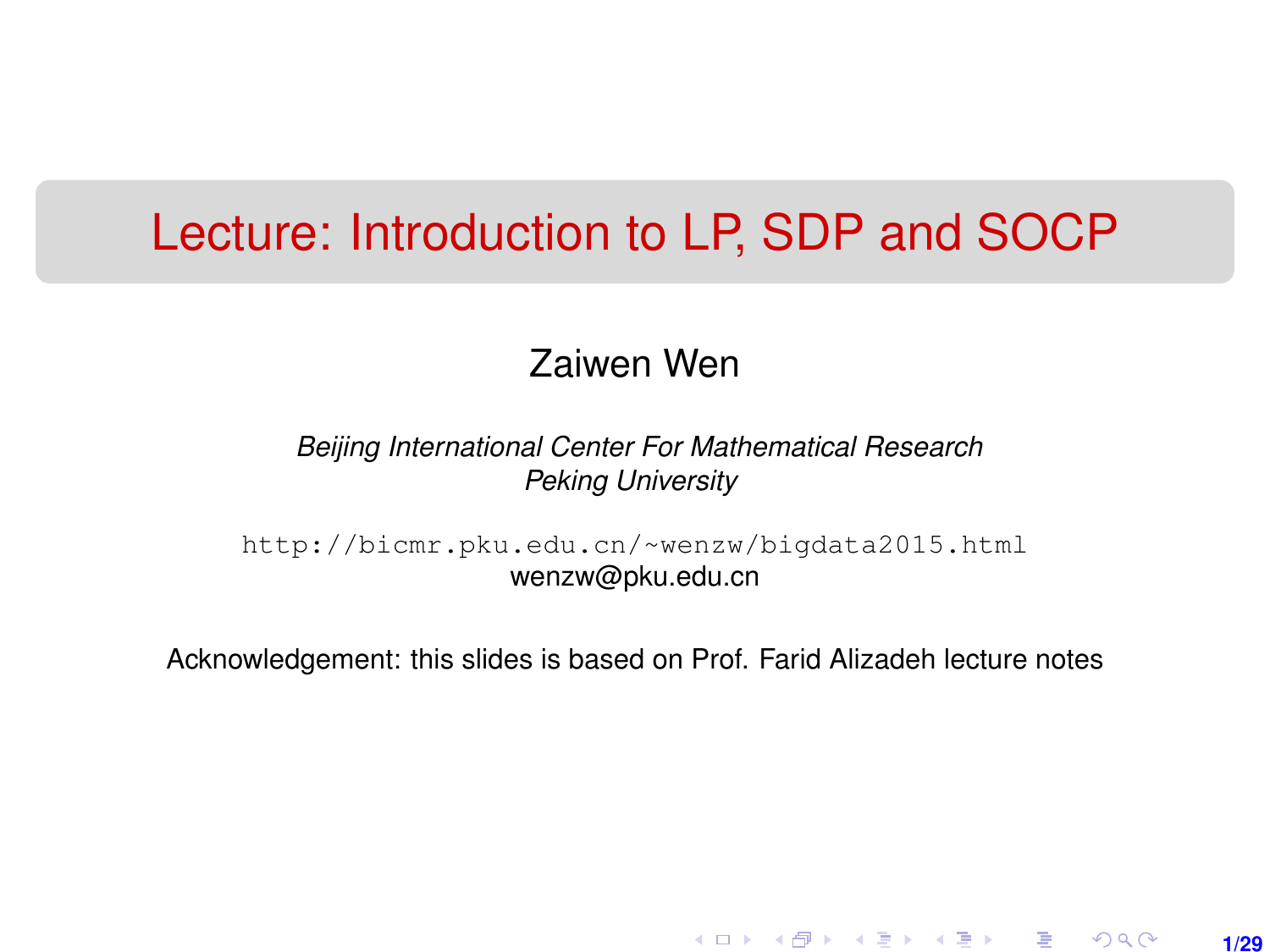# Linear Programming (LP)

#### **Primal**

#### **Dual**

min  $c_1x_1 + ... + c_nx_n$ s.t.  $a_{11}x_1 + \ldots + a_{1n}x_n = b_1$ . . .  $a_{m1}x_1 + \ldots + a_{mn}x_n = b_m$  $x_i > 0$ max  $b_1y_1 + ... + b_my_m$ **s.t.**  $a_{11}y_1 + \ldots + a_{m1}y_m \leq c_1$ . . .  $a_{1n}v_1 + \ldots + a_{mn}v_m \leq c_n$ 

> **KOD KAD KED KED E YOUR 2/29**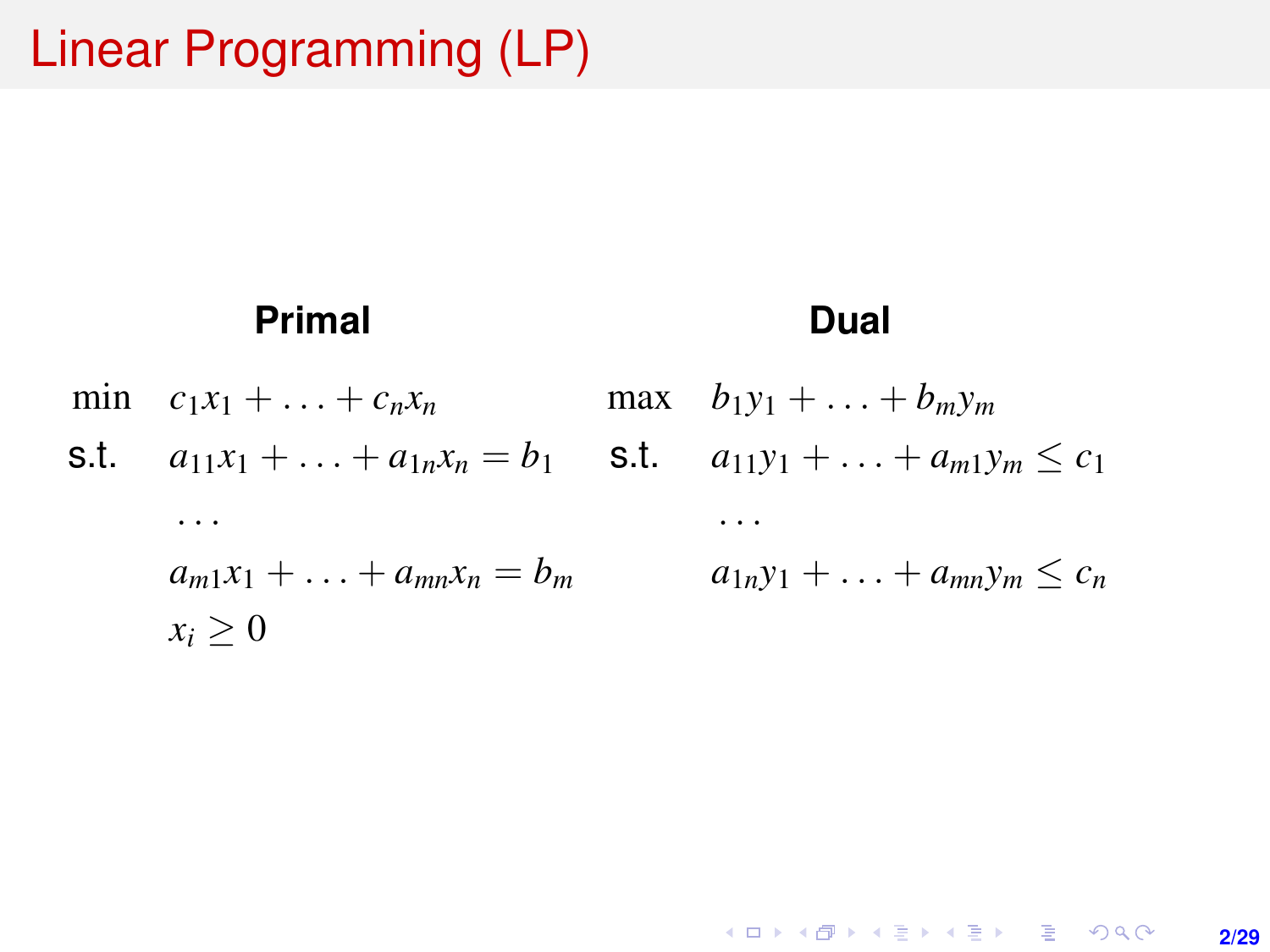# Linear Programming (LP)



**KOD KAD KED KED E YOUR 3/29**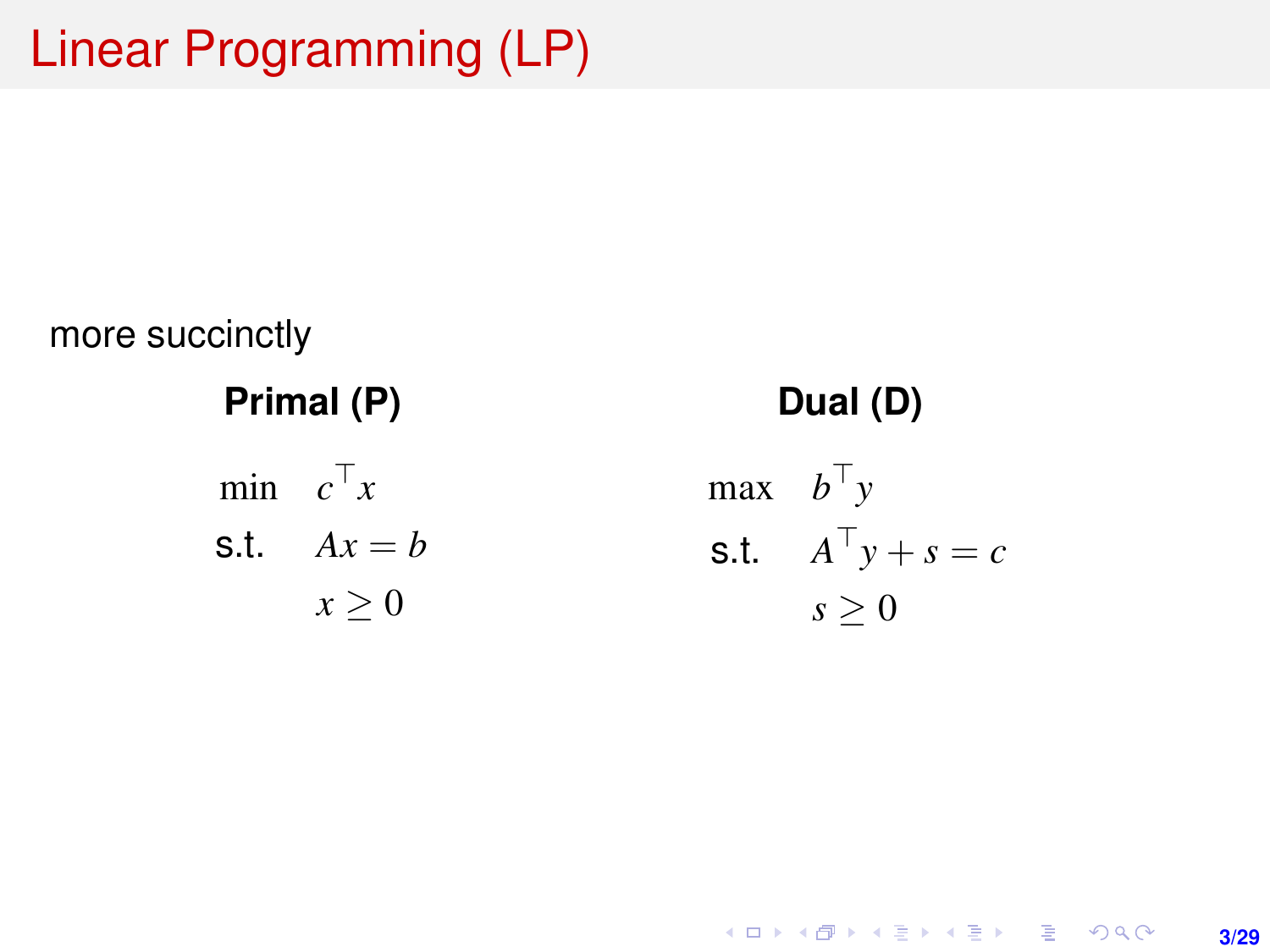# Weak duality

Suppose

- *x* is feasible to (P)
- $\bullet$   $(y, s)$  is feasible to  $(D)$

Then

$$
0 \leq x^{\top} s \text{ because } x_i s_i \geq 0
$$
  
=  $x^{\top} (c - A^{\top} y)$   
=  $c^{\top} x - (Ax)^{\top} y$   
=  $c^{\top} x - b^{\top} y$   
= duality gap

**4/29**

K ロ ▶ K @ ▶ K 할 > K 할 > 1 할 > 1 이익어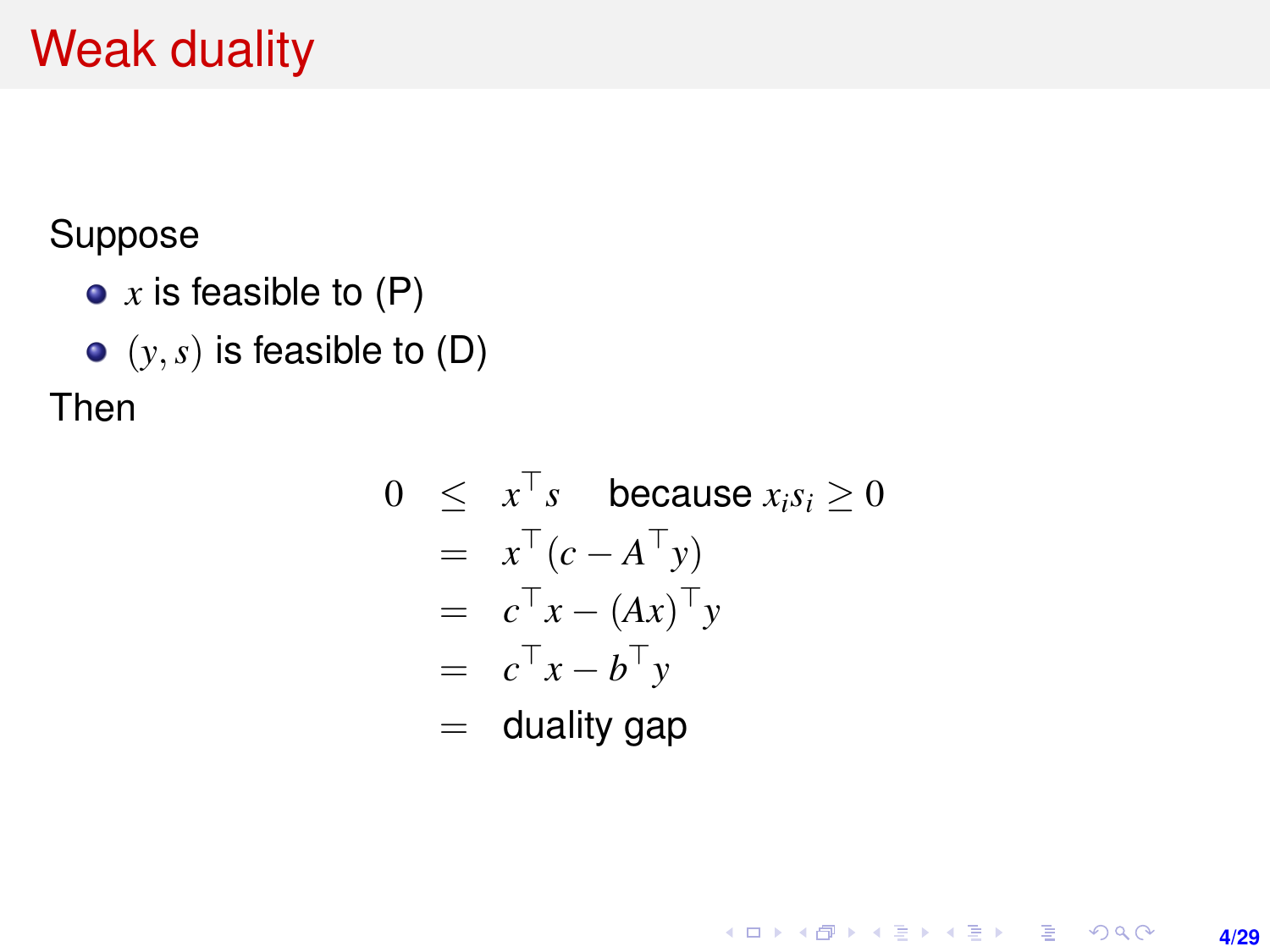Strong duality: If both Primal and Dual are feasible then at the optimum

$$
c^{\top} x = b^{\top} y \Longleftrightarrow x^{\top} s = 0
$$

**•** complementary slackness: This implies

$$
x^{\top} s = x_1 s_1 + \ldots + x_n s_n = 0
$$
 and therefore  

$$
x_i s_i = 0
$$

**5/29**

**KORKARK (EXIST) E MOOR**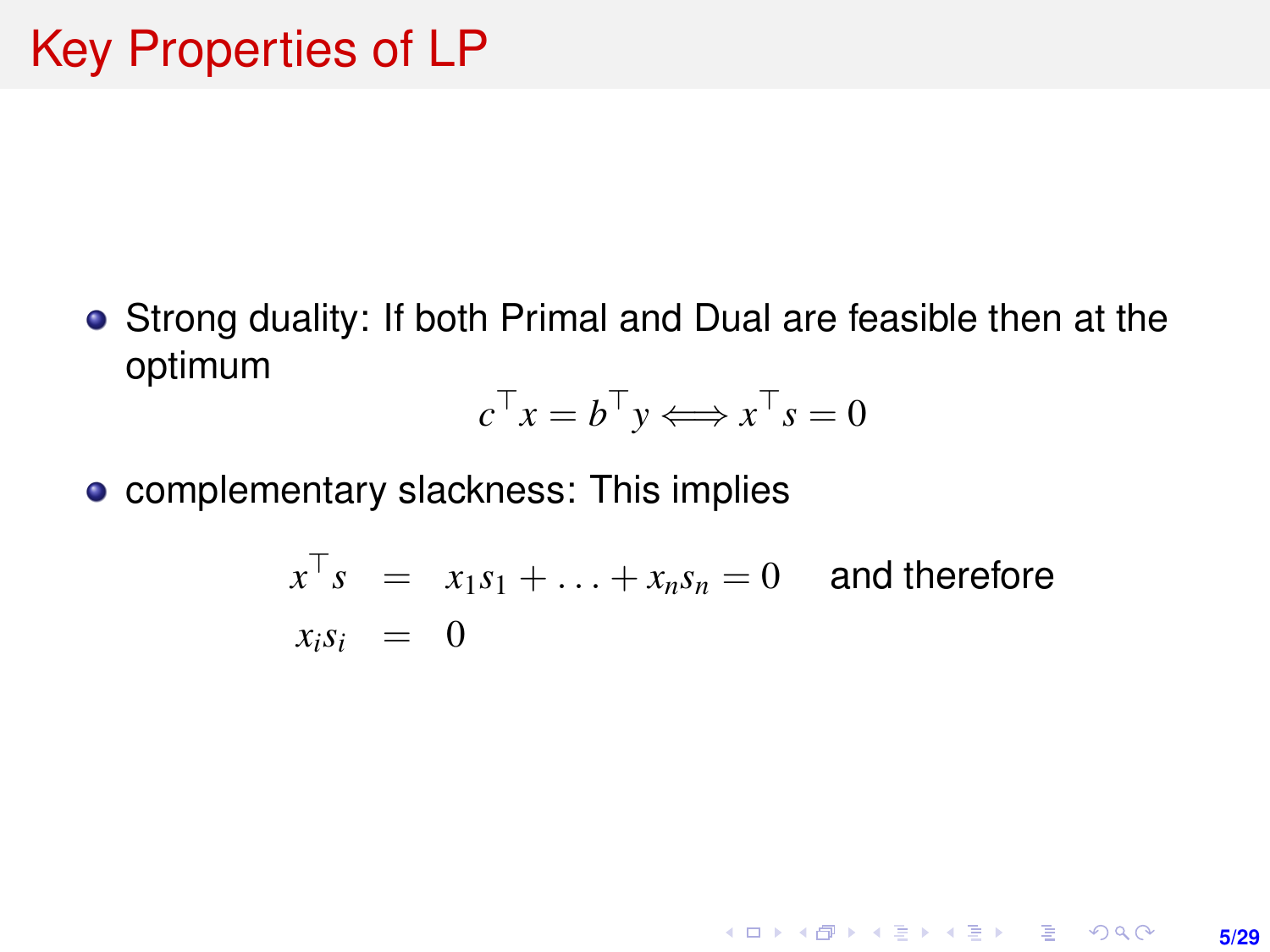• Putting together primal feasibility, dual feasibility and complementarity together we get a square system of equations

$$
Ax = b
$$
  
\n
$$
A^{\top}y + s = c
$$
  
\n
$$
x_i s_i = 0 \text{ for } i = 1, ..., n
$$

At least in principle this system determines the primal and dual optimal values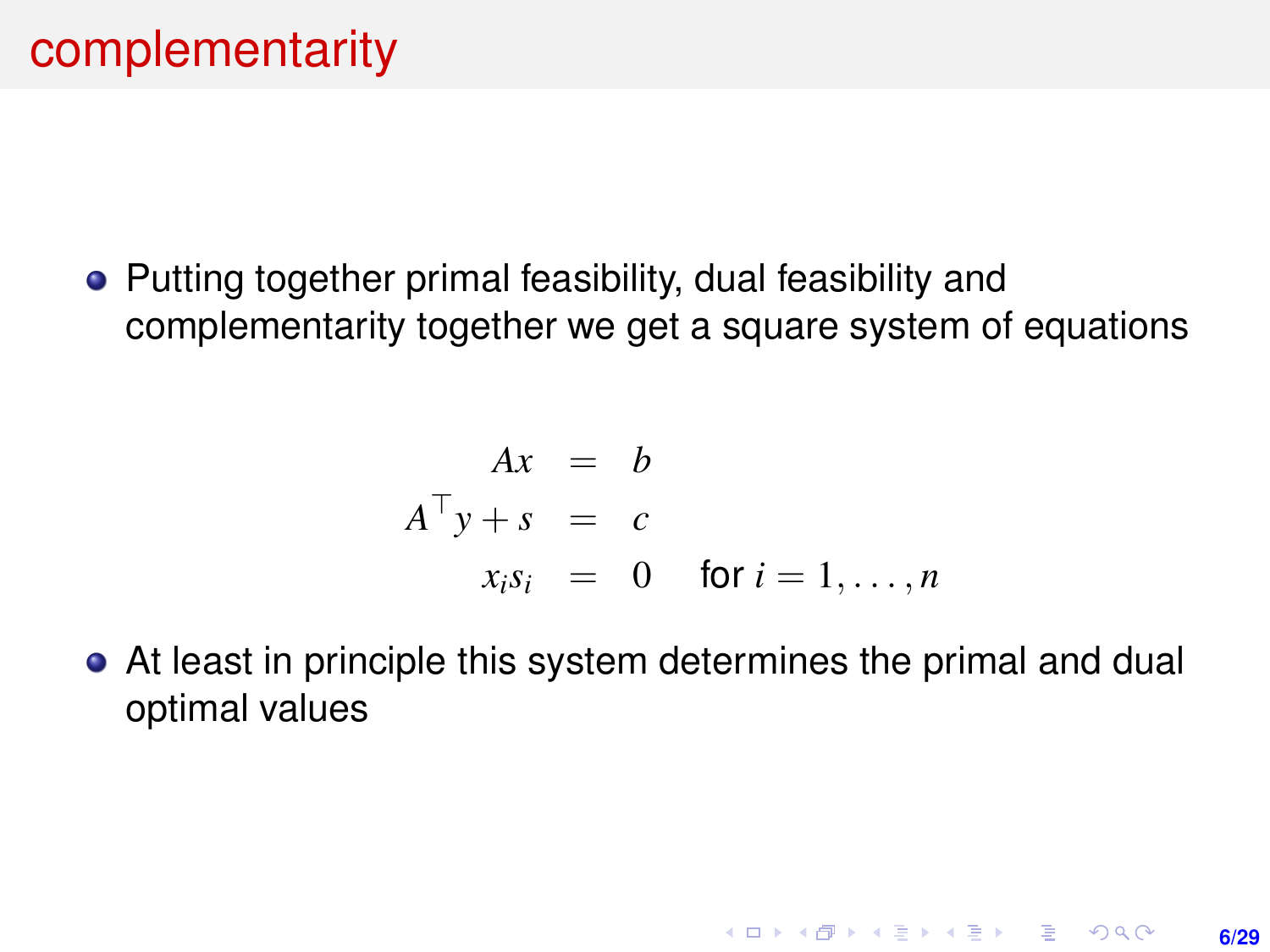#### Algebraic characterization

We can define  $x \circ s = (x_1 s_1, \ldots, x_n s_n)^\top$  and

$$
\mathsf{L}_x : y \to (x_1y_1, \dots, x_ny_n)^\top \text{ i.e. } \mathsf{L}_x = \text{Diag}(x)
$$

We can write complementary slackness conditions as

$$
x \circ s = \mathsf{L}_x s = \mathsf{L}_x \mathsf{L}_s 1 = 0
$$

• 1, the vector of all ones, is the identity element:

$$
x \circ 1 = x
$$

KO KKO KARA VE KARA **7/29**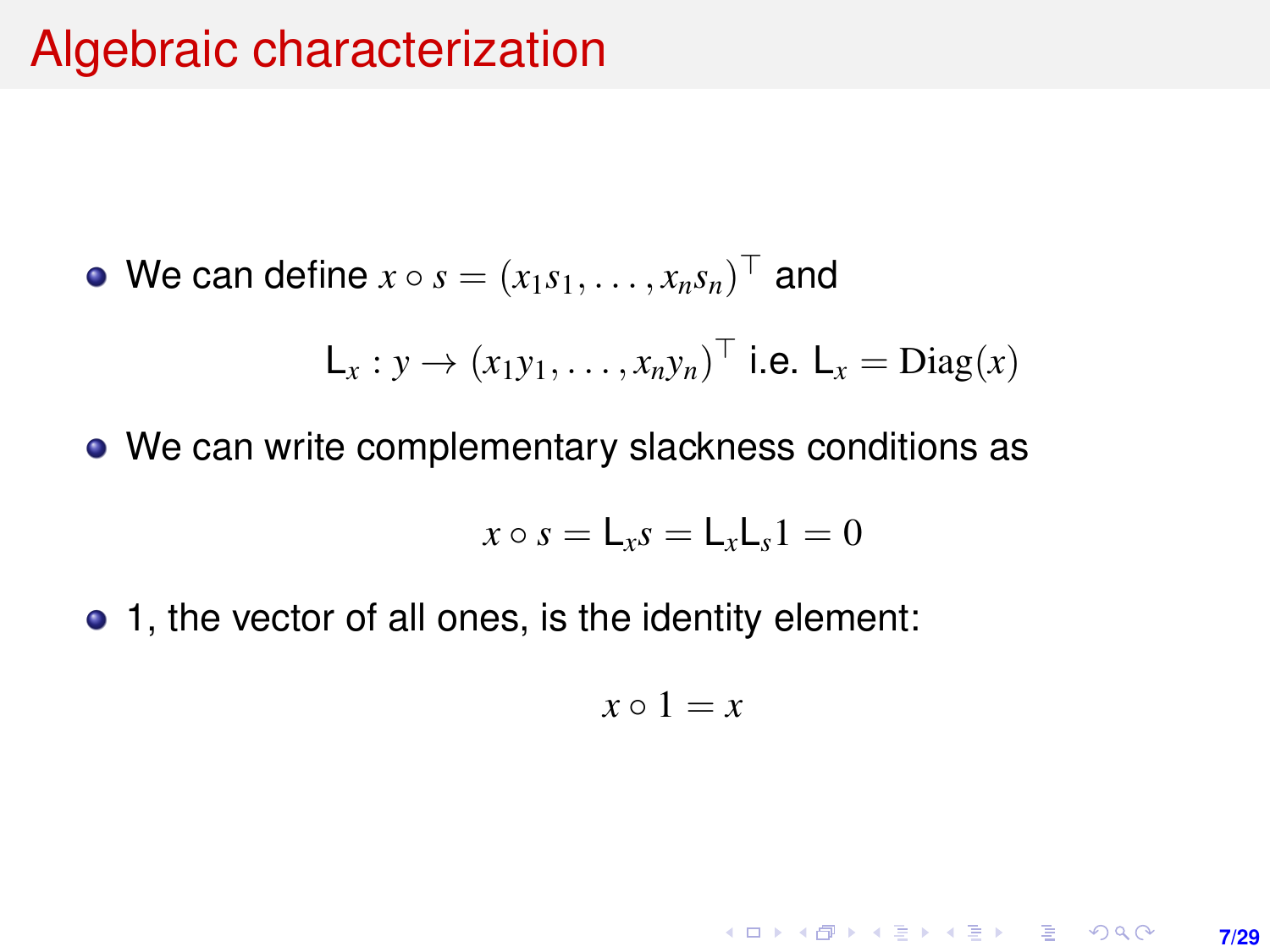- $X \succeq Y$  means that the the symmetric matrix  $X Y$  is positive semidefinite
- *X* is positive semidefinite

$$
a^{\top}Xa \ge 0 \text{ for all vector } a \Longleftrightarrow X = B^{\top}B \Longleftrightarrow
$$

all eigenvalues of *X* is nonnegative

**8/29**

**KORKARK (EXIST) E MOOR**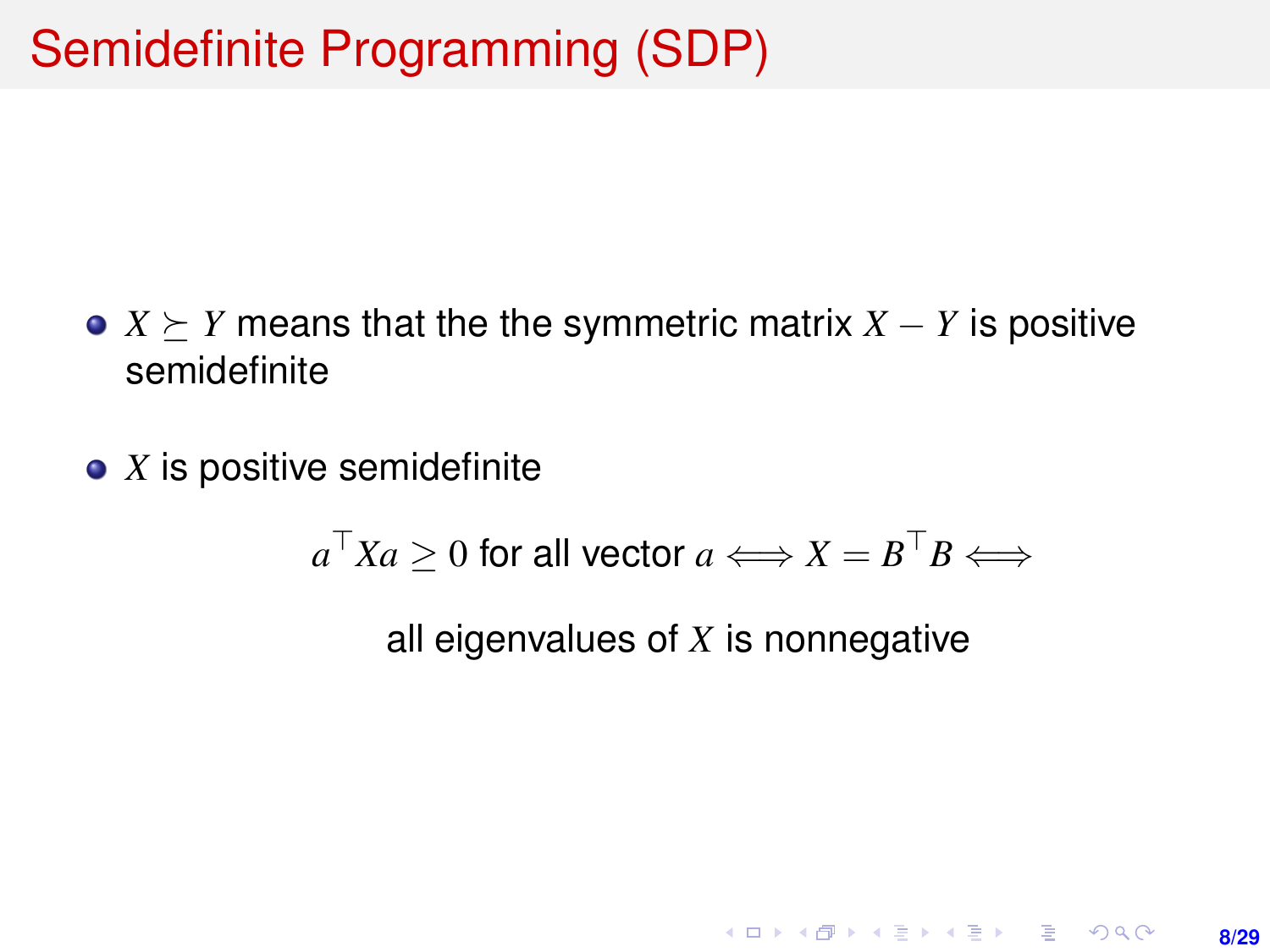## Semidefinite Programming (SDP)

\n- \n
$$
\langle X, Y \rangle = \sum_{ij} X_{ij} Y_{ij} = \text{Tr}(XY)
$$
\n
\n- \n**Primal (P)**\n
\n- \n $\langle C_1, X_1 \rangle + \ldots + \langle C_n, X_n \rangle$ \n
\n- \n**S.t.**\n $\langle A_{11}, X_1 \rangle + \ldots + \langle A_{1n}, X_n \rangle = b_1$ \n
\n- \n**S.t.**\n $\langle A_{11}, X_1 \rangle + \ldots + \langle A_{1n}, X_n \rangle = b_1$ \n
\n- \n**S.t.**\n $\langle A_{11}, X_1 \rangle + \ldots + \langle A_{mn}, X_n \rangle = b_m$ \n
\n- \n $\langle A_{1n}, X_1 \rangle + \ldots + \langle A_{mn}, X_n \rangle = b_m$ \n
\n- \n $A_{1n} y_1 + \ldots + A_{mn} y_m + S_n = c_n$ \n
\n- \n $S_i \geq 0$ \n
\n

**9/29**

KO K KOKK KE K KE K GE KORO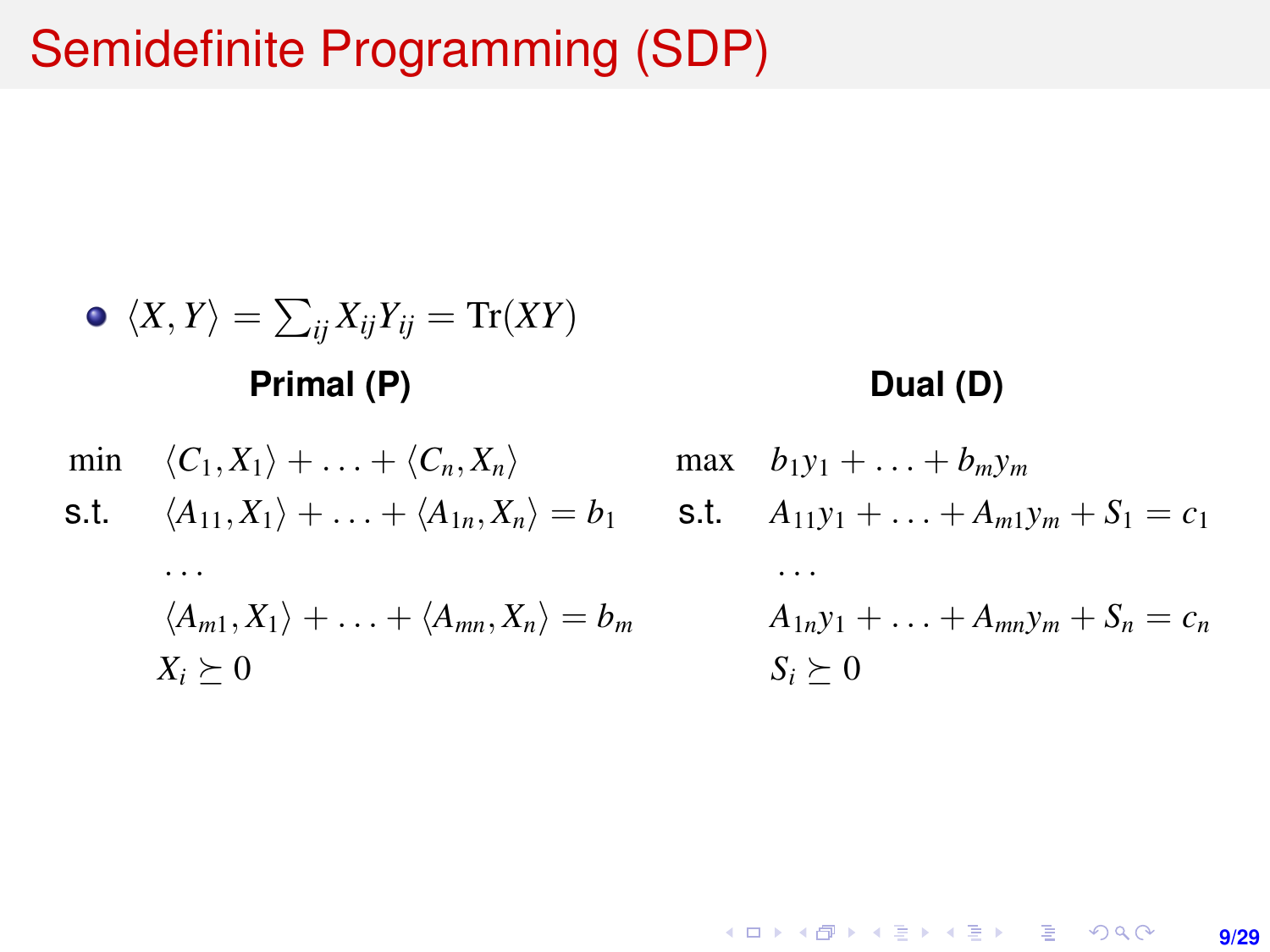# Simplified SDP

For simplicity we deal with single variable SDP: **Primal (P) Dual (D)**

> min  $\langle C, X \rangle$ s.t.  $\langle A_1, X \rangle = b_1$ . . .  $\langle A_m, X \rangle = b_m$  $X \succeq 0$ max  $b^{\top}y$ s.t.  $\sum$ *i*  $y_iA_i + S = C$  $S \succeq 0$

- A single variable LP is trivial
- But a single matrix SDP is as general as a multiple matrix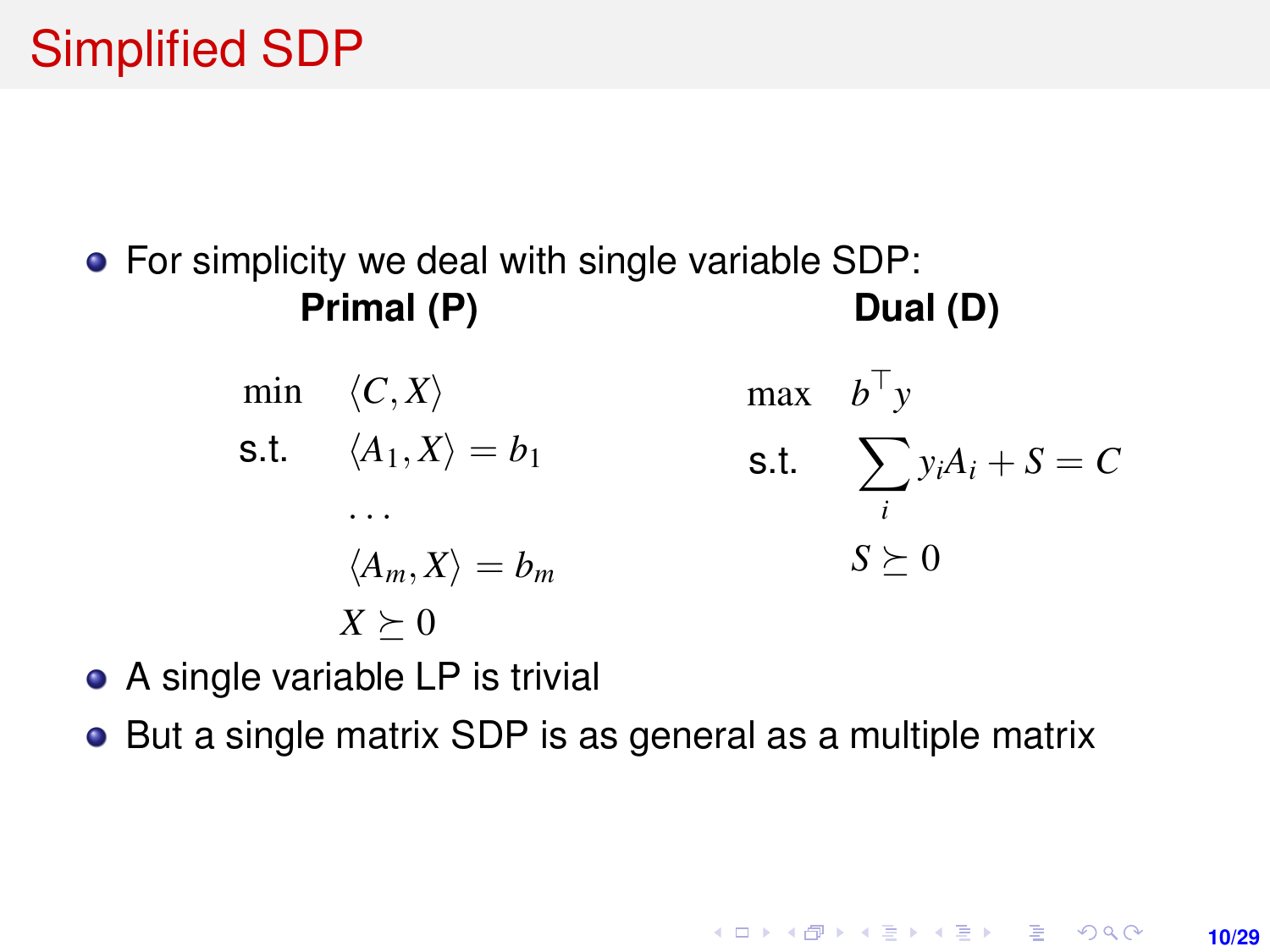### Weak duality in SDP

Just as in LP

$$
\langle X, S \rangle = \langle C, X \rangle - b^{\top} y
$$

• Also if both  $X \succeq 0$  and  $S \succeq 0$  then

$$
\langle X,S\rangle=\text{Tr}(X S^{1/2}S^{1/2})=\text{Tr}(S^{1/2}X S^{1/2})\geq 0
$$

because  $S^{1/2} X S^{1/2} \succeq 0$ 

**• Thus** 

$$
\langle X, S \rangle = \langle C, X \rangle - b^{\top} y \ge 0
$$

K ロ ▶ K @ ▶ K 할 ▶ K 할 ▶ 이 할 → 9 Q @ **11/29**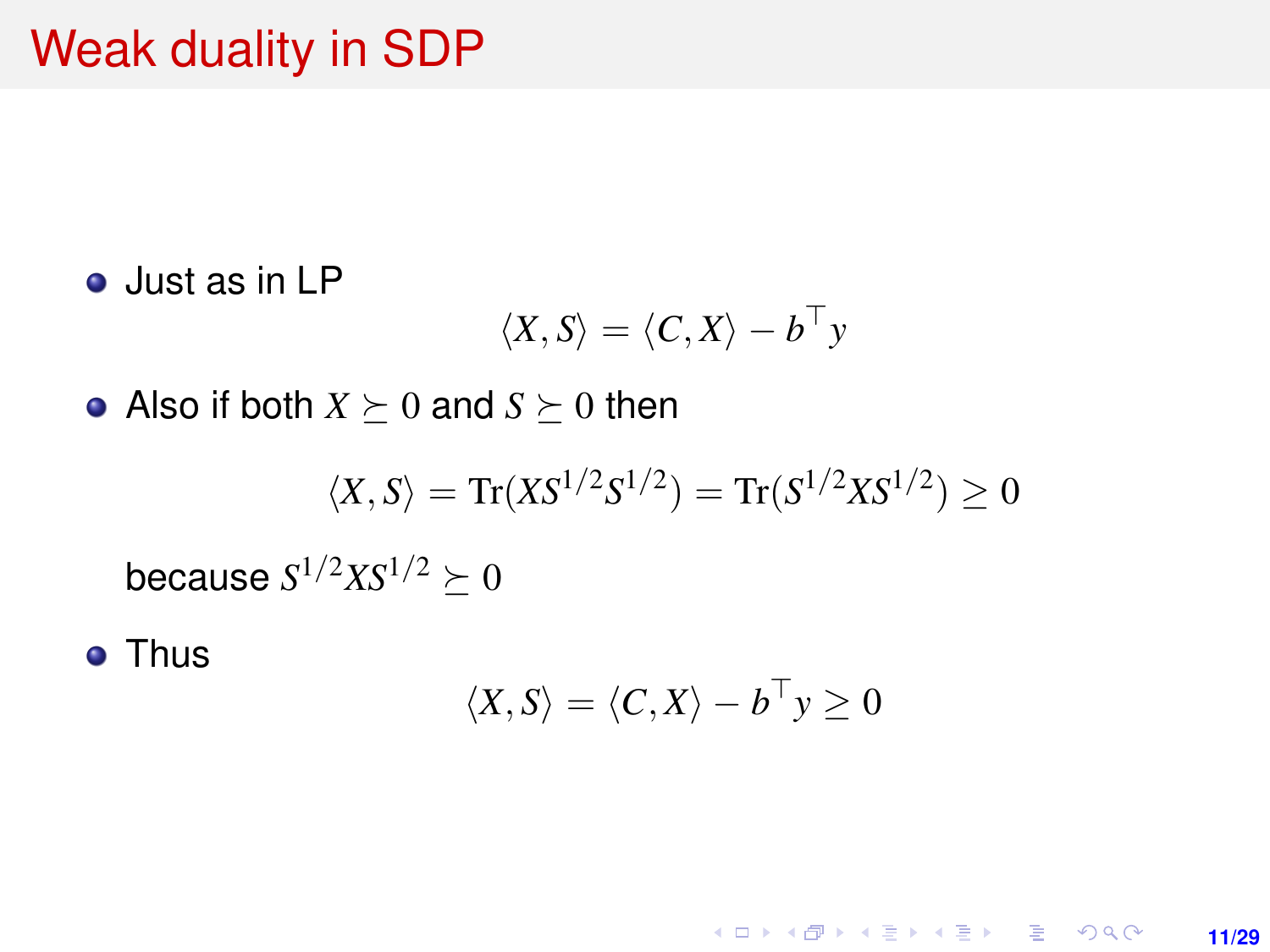#### Complementarity Slackness Theorem

• 
$$
X \succeq 0
$$
 and  $S \succeq 0$  and  $\langle X, S \rangle = 0$  implies

$$
X S = 0
$$

• Proof:  $\langle X, S \rangle = \text{Tr}(X S^{1/2} S^{1/2}) = \text{Tr}(S^{1/2} X S^{1/2})$ Thus  $\text{Tr}(S^{1/2}XS^{1/2}) = 0$ . Since  $S^{1/2}XS^{1/2} \succeq 0$ , then  $S^{1/2}XS^{1/2} = 0 \Longrightarrow S^{1/2}X^{1/2}X^{1/2}S^{1/2} = 0$  $X^{1/2}S^{1/2} = 0 \Longrightarrow XS = 0$ 

> KO KARK KEK LE KORA **12/29**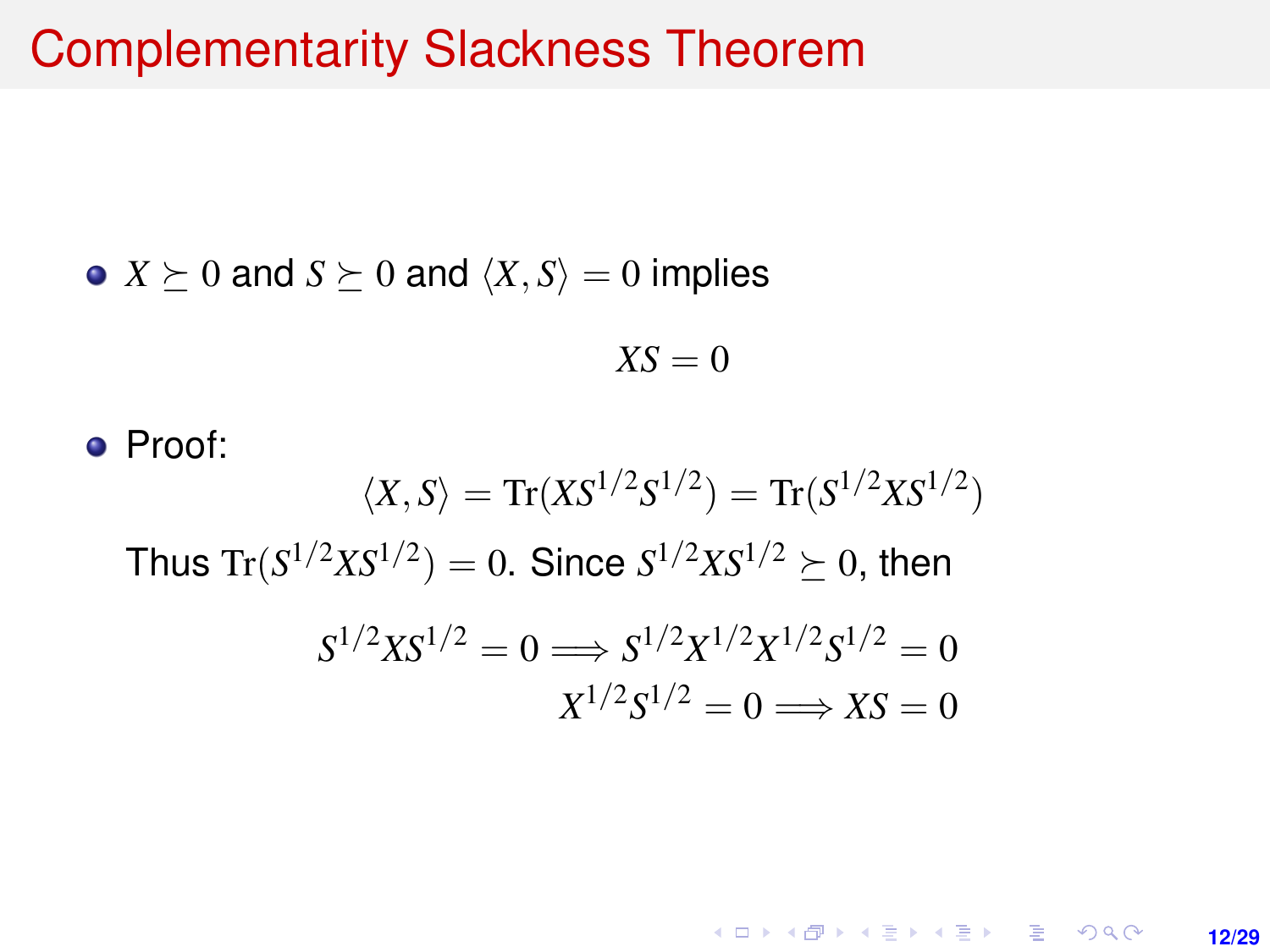• For reasons to become clear later it is better to write complementary slackness conditions as

$$
\frac{XS+SX}{2}=0
$$

• It can be shown that if  $X \succeq 0$  and  $S \succeq 0$ , then  $XS = 0$  iff

$$
XS+SX=0
$$

**13/29**

**KORKARK KERKER DRAM**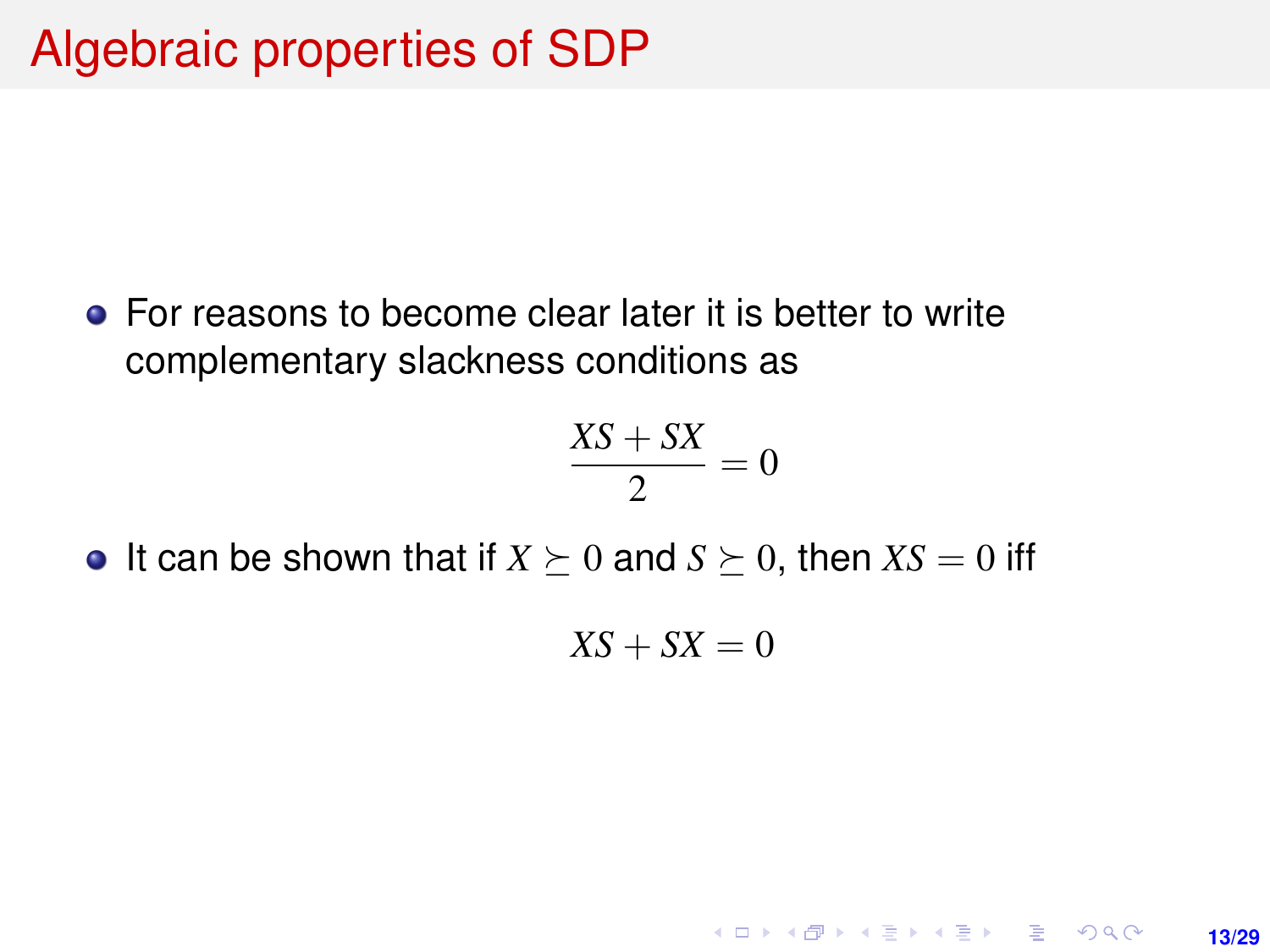### Algebraic properties of SDP

• Definition: 
$$
X \circ S = \frac{XS + SX}{2}
$$

- The binary operation is commutative *X S* = *S X*
- $\circ$  is not associative:  $X \circ (Y \circ Z) \neq (X \circ Y) \circ Z$  in general
- But  $X \circ (X \circ X) = (X \circ X) \circ X$ . Thus  $X^{\circ p} = X^p$  is well defined
- In general  $X \circ (X^2 \circ Y) = X^2 \circ (X \circ Y)$
- The identity matrix *I* is identity w.r.t ◦
- Define the operator

$$
L_X: Y \to X \circ Y, \text{ thus } X \circ S = L_X(S) = L_X(L_S(I))
$$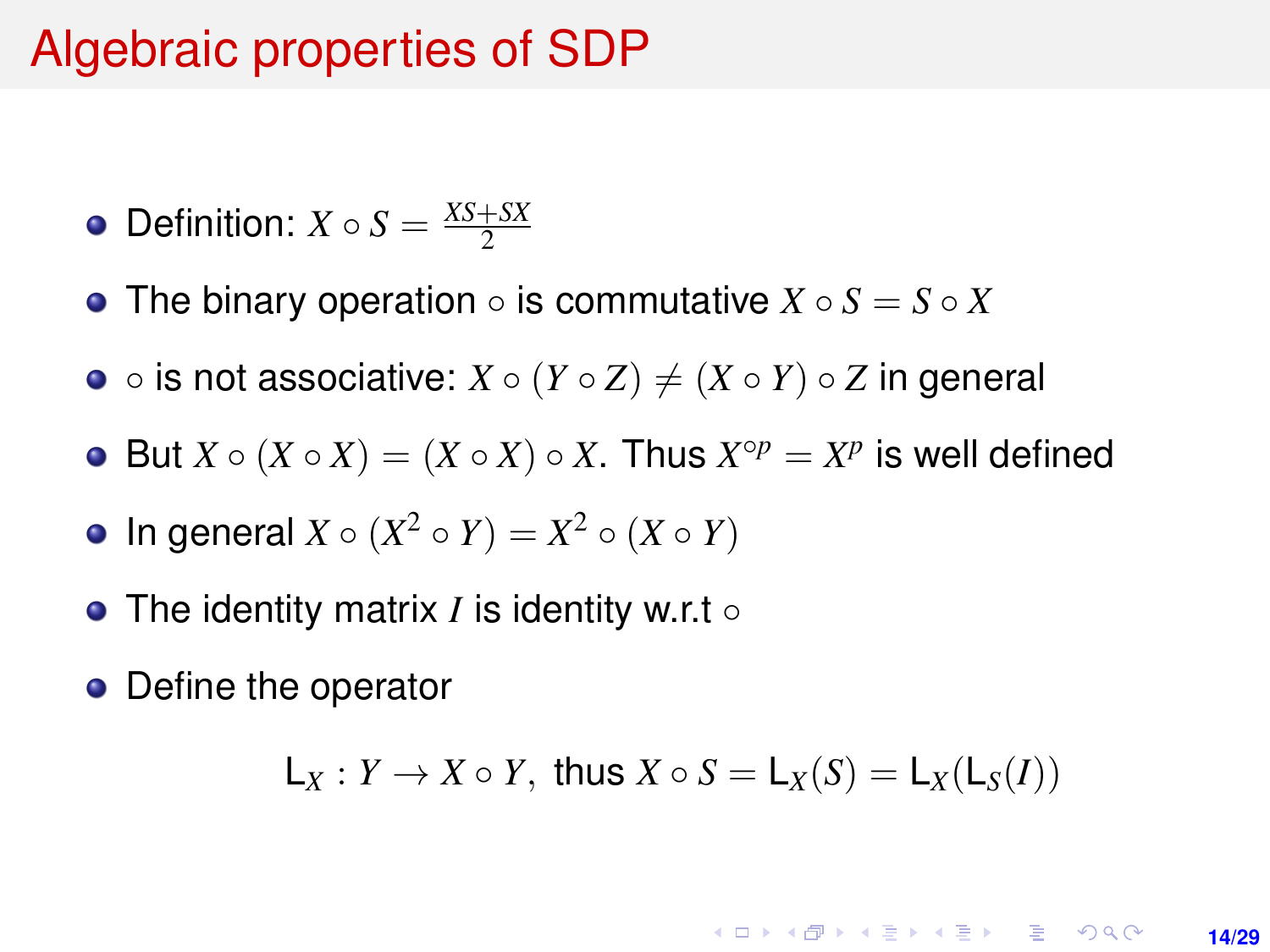- Unlike LP we need some conditions for the optimal values of Primal and Dual SDP to coincide
- **•** Here are two:
	- If there is primal-feasible  $X \succ 0$  (i.e. X is positive definite)

**15/29**

KO KARK KEK LE KORA

- **•** If there is dual-feasible  $S \succ 0$
- When strong duality holds  $\langle X, S \rangle = 0$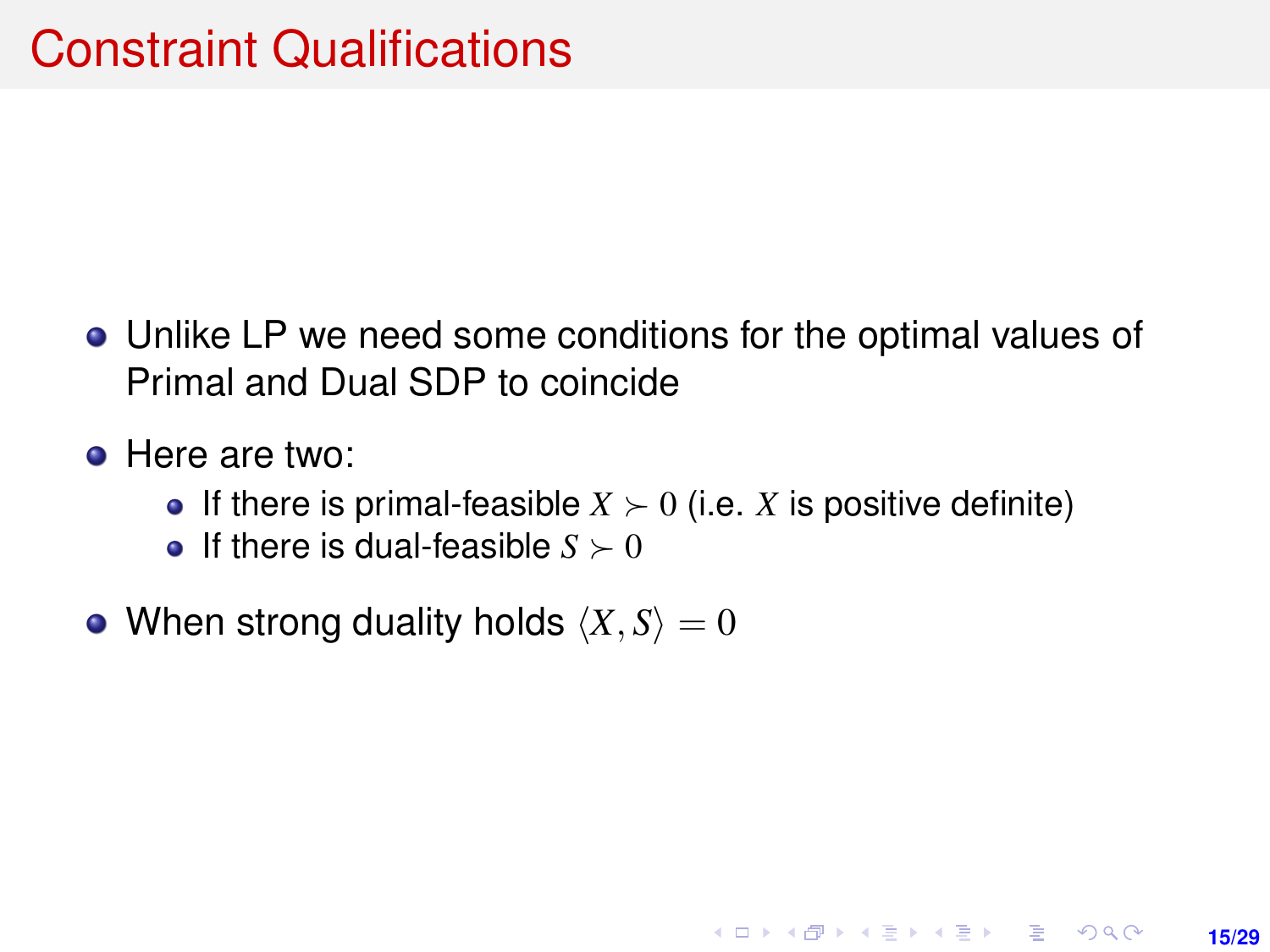#### • Thus just like LP The system of equations

$$
\langle A_i, X \rangle = b_i, \quad \text{for } i = 1, \dots, m
$$

$$
\sum_i y_i A_i + S = C
$$

$$
X \circ S = 0
$$

**16/29**

K ロ ▶ K @ ▶ K 할 ▶ K 할 ▶ 이 할 → 9 Q @

Gives us a square system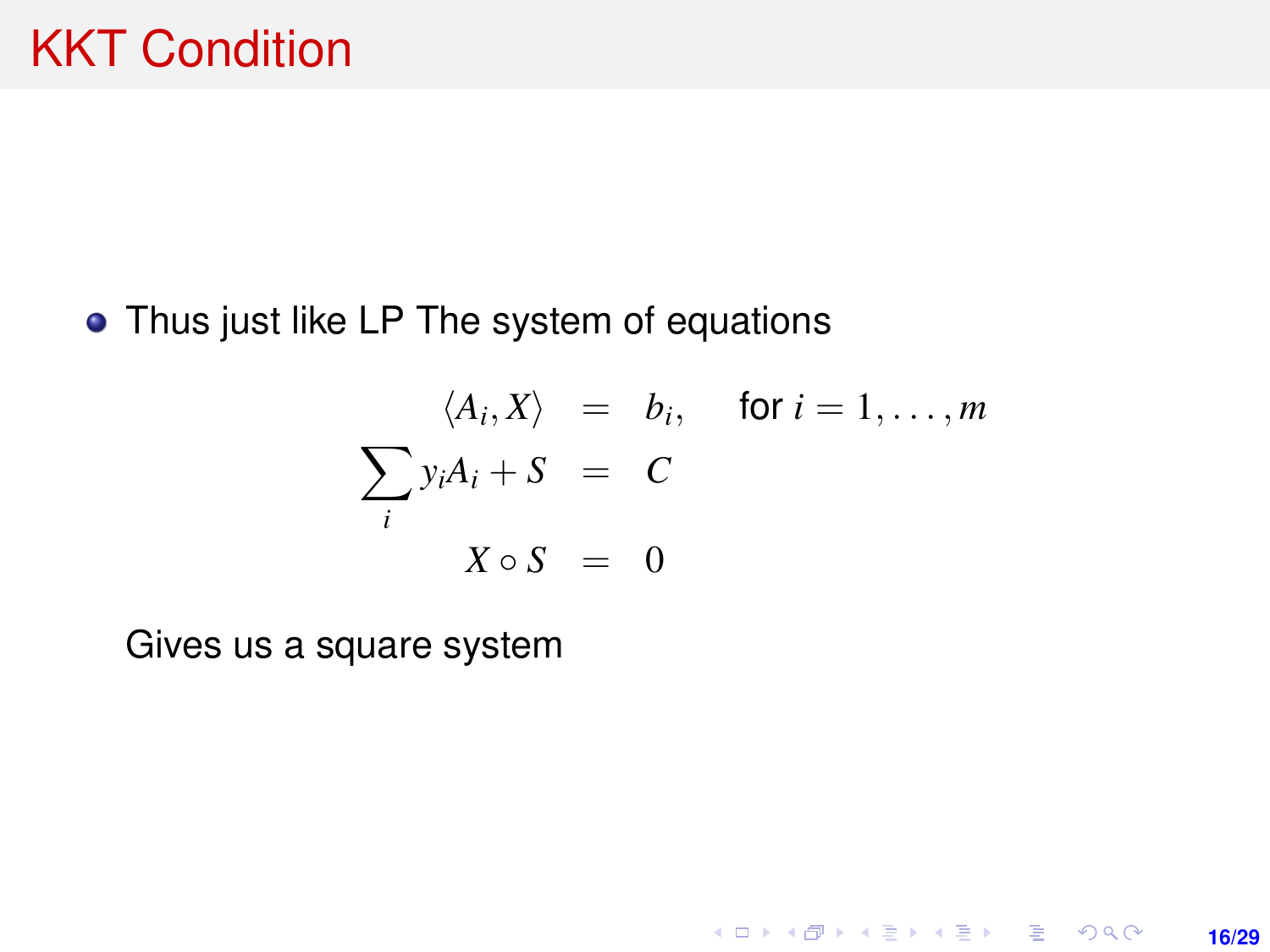Second Order Cone Programming (SOCP)

● For simplicity we deal with single variable SOCP: **Primal (P) Dual (D)**

> min  $c^{\top}x$  $s.t.$   $Ax = b$  $x_Q \succeq 0$  $max$   $b^{\top}y$ s.t.  $A^{\top}y + s = c$  $s_Q \succeq 0$

> > **17/29**

**KORKARK A BIK BIKA A GA A GA A GA A BIKA A BIKA A BIKA A BIKA A BIKA A BIKA A BIKA A BIKA A BIKA A BIKA A BIKA** 

 $\bullet$  the vectors  $x, s, c$  are indexed from zero

If  $z = (z_0, z_1, \dots, z_n)^\top$  and  $\overline{z} = (z_1, \dots, z_n)^\top$  $z_{\mathcal{O}} > 0 \Longleftrightarrow z_{\mathcal{O}} > ||\overline{z}||$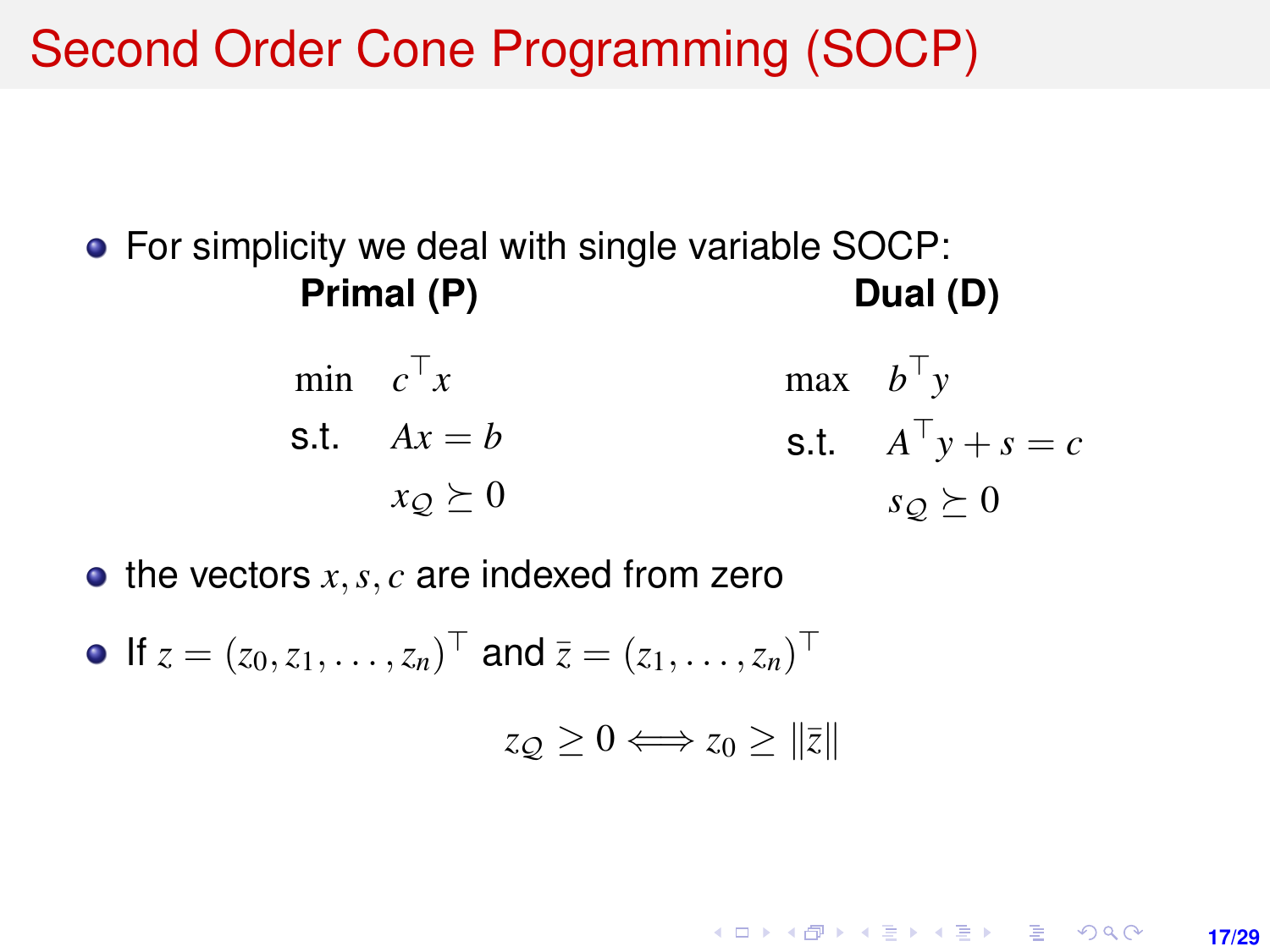## Illustration of SOC



 $Q = \{z \mid z_0 \geq ||\bar{z}||\}$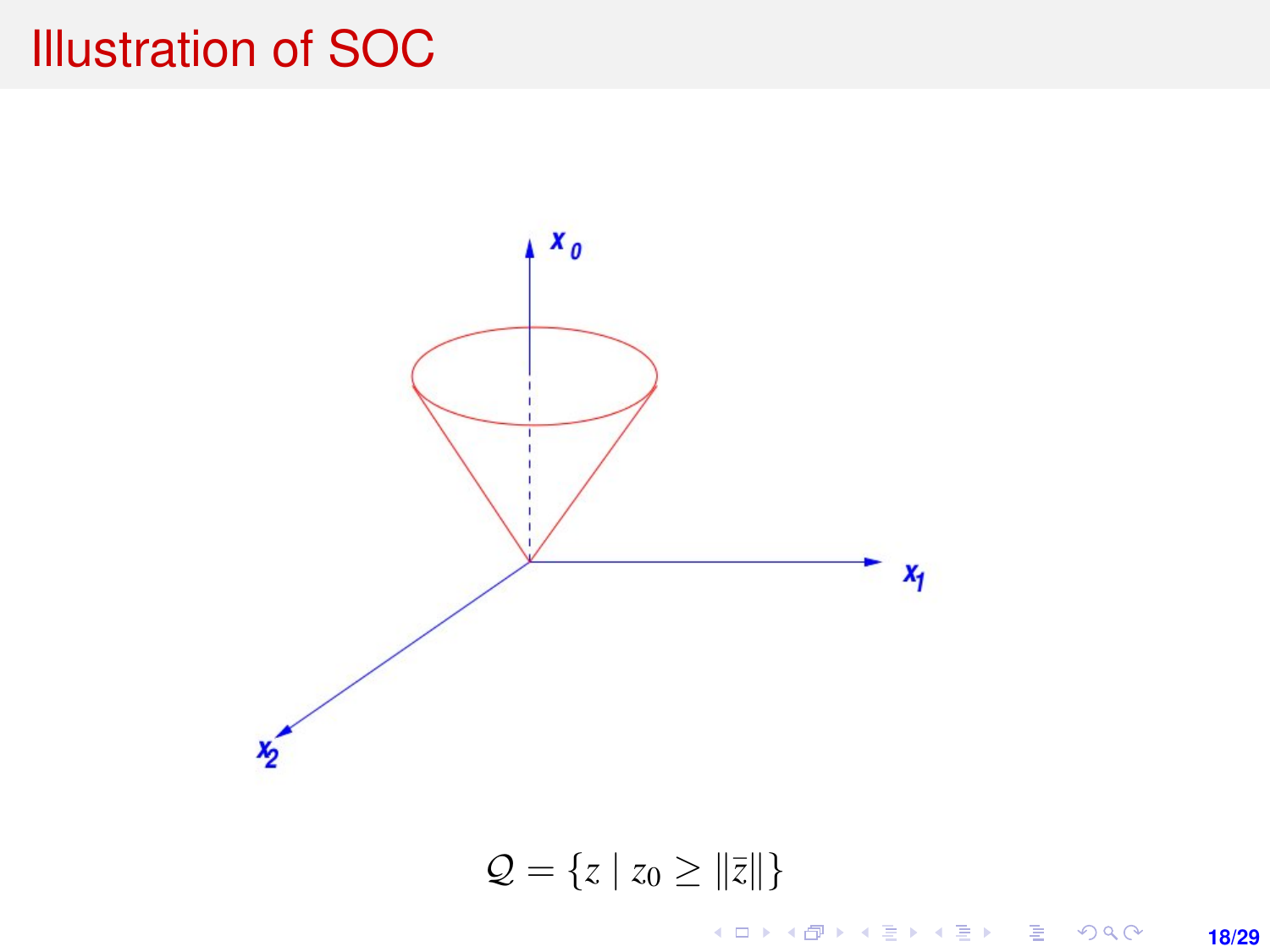## Weak Duality in SOCP

- The single block SOCP is not as trivial as LP but it still can be solved analytically
- weak duality: Again as in LP and SDP

$$
x^{\top} s = c^{\top} x - b^{\top} y =
$$
 duality gap

If  $x, s \succeq_{\mathcal{Q}} 0$ , then

$$
x^{\top} s = x_0 s_0 + \bar{x}^{\top} \bar{s} \ge
$$
  
\n
$$
\geq \|\bar{x}\| \cdot \|\bar{s}\| + \bar{x}^{\top} \bar{s} \quad \text{since } x, s \succeq_{\mathcal{Q}} 0
$$
  
\n
$$
\geq |\bar{x}^{\top} \bar{s}| + \bar{x}^{\top} \bar{s} \quad \text{Cauchy-Schwartz inequality}
$$
  
\n
$$
\geq 0
$$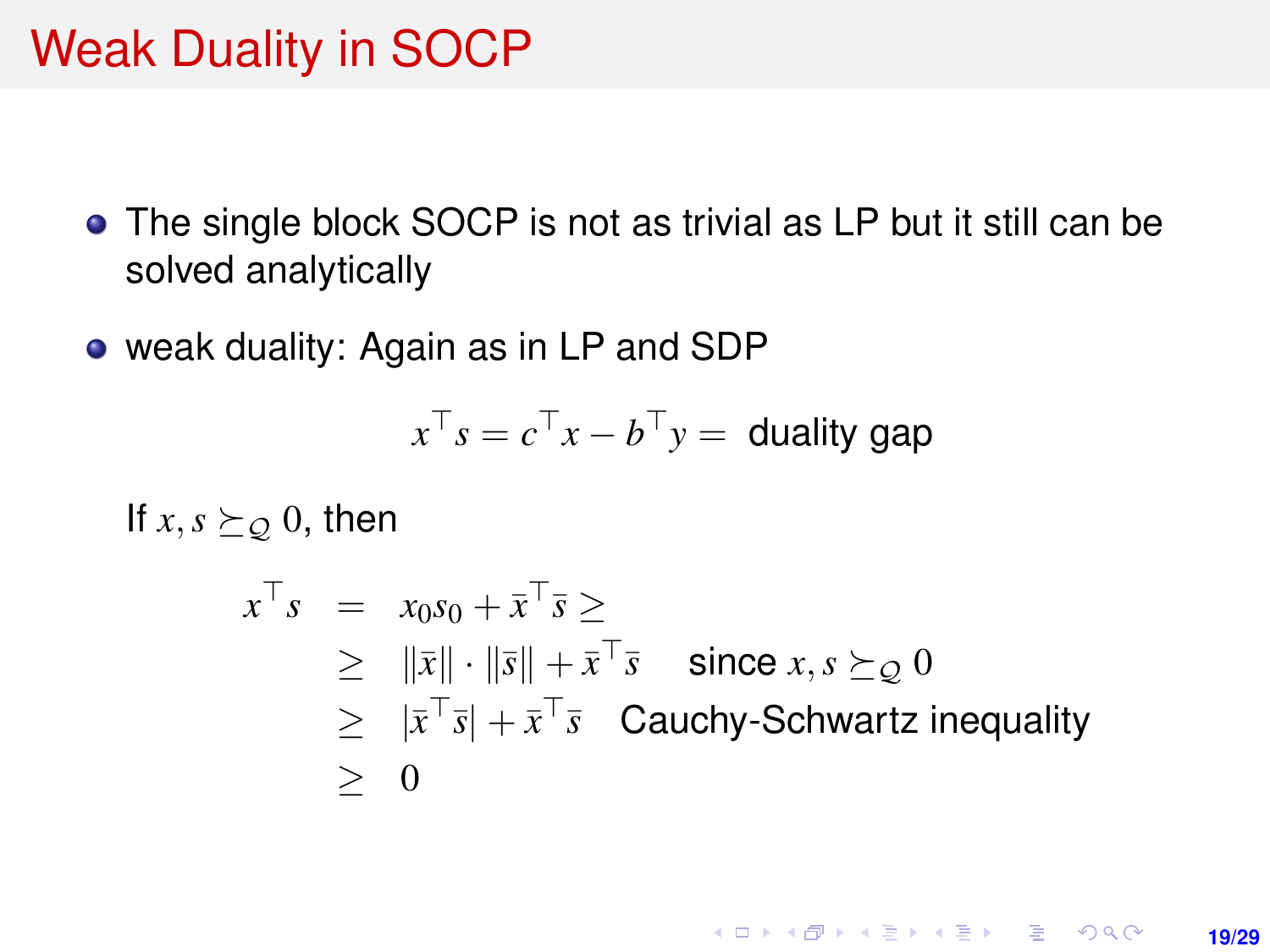#### Complementary Slackness for SOCP

Given  $x \succeq_{\mathcal{Q}} 0$ ,  $s \succeq_{\mathcal{Q}} 0$  and  $x^{\top} s = 0$ . Assume  $x_0 > 0$  and  $s_0 > 0$ 

• We have

(\*) 
$$
x_0^2 \ge \sum_{i=1}^n x_i^2
$$
  
\n(\*\*)  $s_0^2 \ge \sum_{i=1}^n s_i^2 \iff x_0^2 \ge \sum_{i=1}^n \frac{s_i^2 x_0^2}{s_0^2}$   
\n(\*\*\*)  $x^\top s = 0 \iff -x_0 s_0 = \sum_i x_i s_i \iff -2x_0^2 = \sum_{i=1}^n \frac{2x_i s_i x_0}{s_0}$ 

Adding (\*), (\*\*), (\*\*\*), we get  $0 \ge \sum_{i=1}^n\left(x_i+\frac{s_i x_0}{s_0}\right)$ *s*0  $\chi^2$ 

• This implies

$$
x_i s_0 + x_0 s_i = 0, \text{ for } i = 1, \ldots, n
$$

**20/29**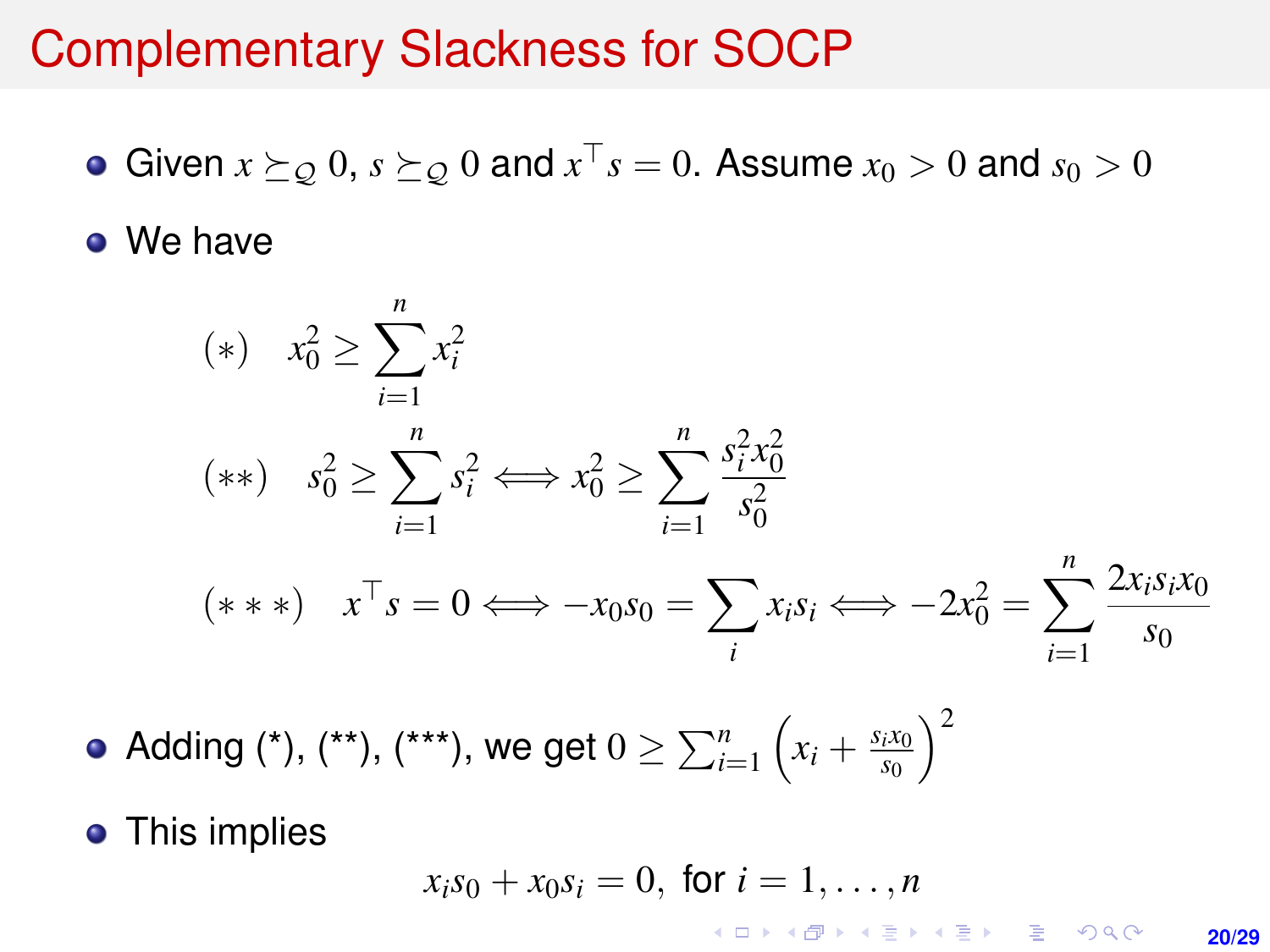## Illustration of SOC



When  $x \succeq_{\mathcal{Q}} 0$ ,  $s \succeq_{\mathcal{Q}} 0$  are orthogonal both must be on the boundary in such a way that their projection on the  $x_1, \ldots, x_n$  plane is collinear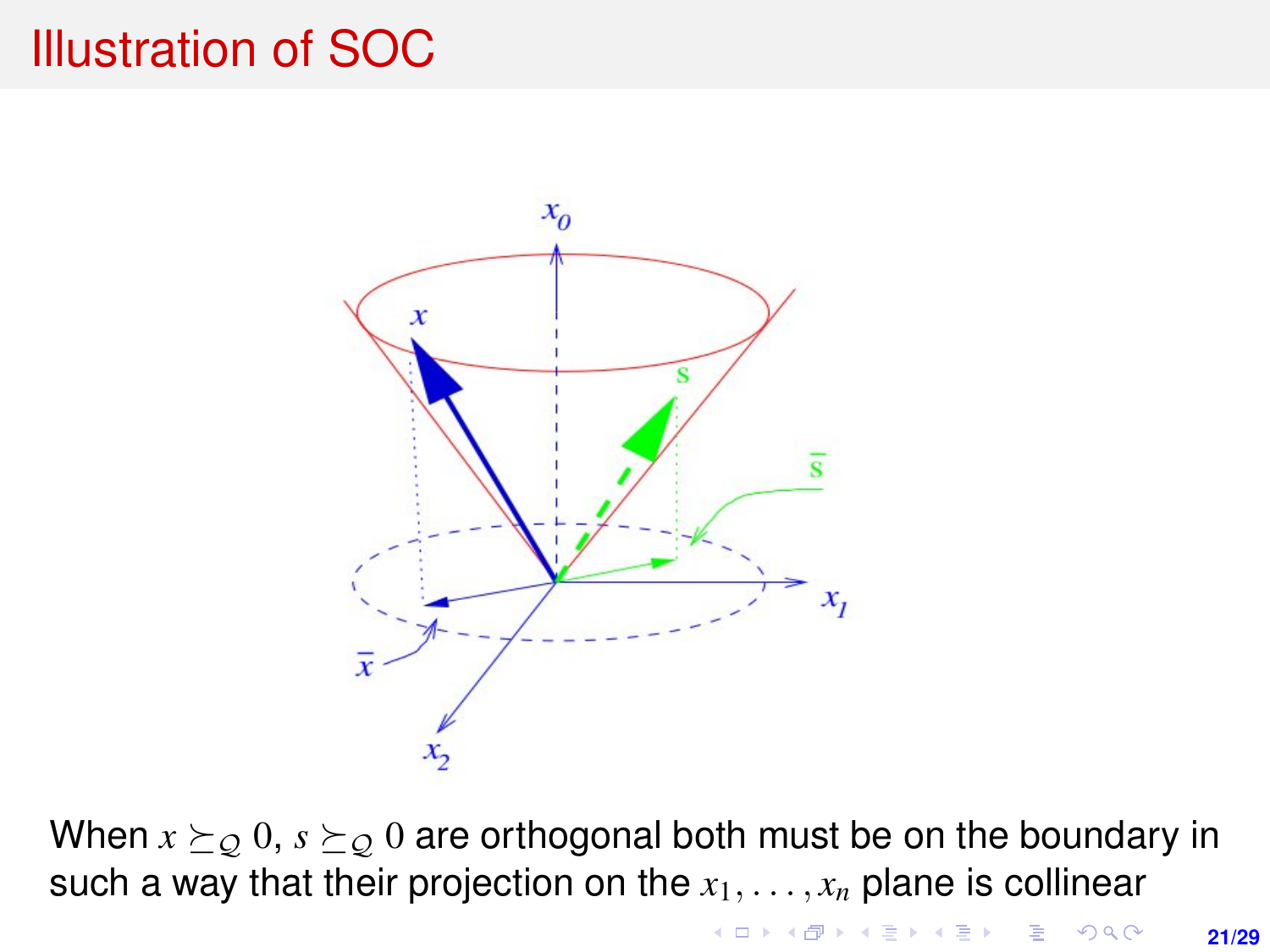• at the optimum

$$
c^{\top} x = b^{\top} y \Longleftrightarrow x^{\top} s = 0
$$

**22/29**

K ロ ▶ K @ ▶ K 할 ▶ K 할 ▶ ... 할 → 9 Q @

- Like SDP constraint qualifications are required
- If there is primal-feasible  $x \succ o 0$
- If there is dual-feasible  $s \succ_{\mathcal{Q}} 0$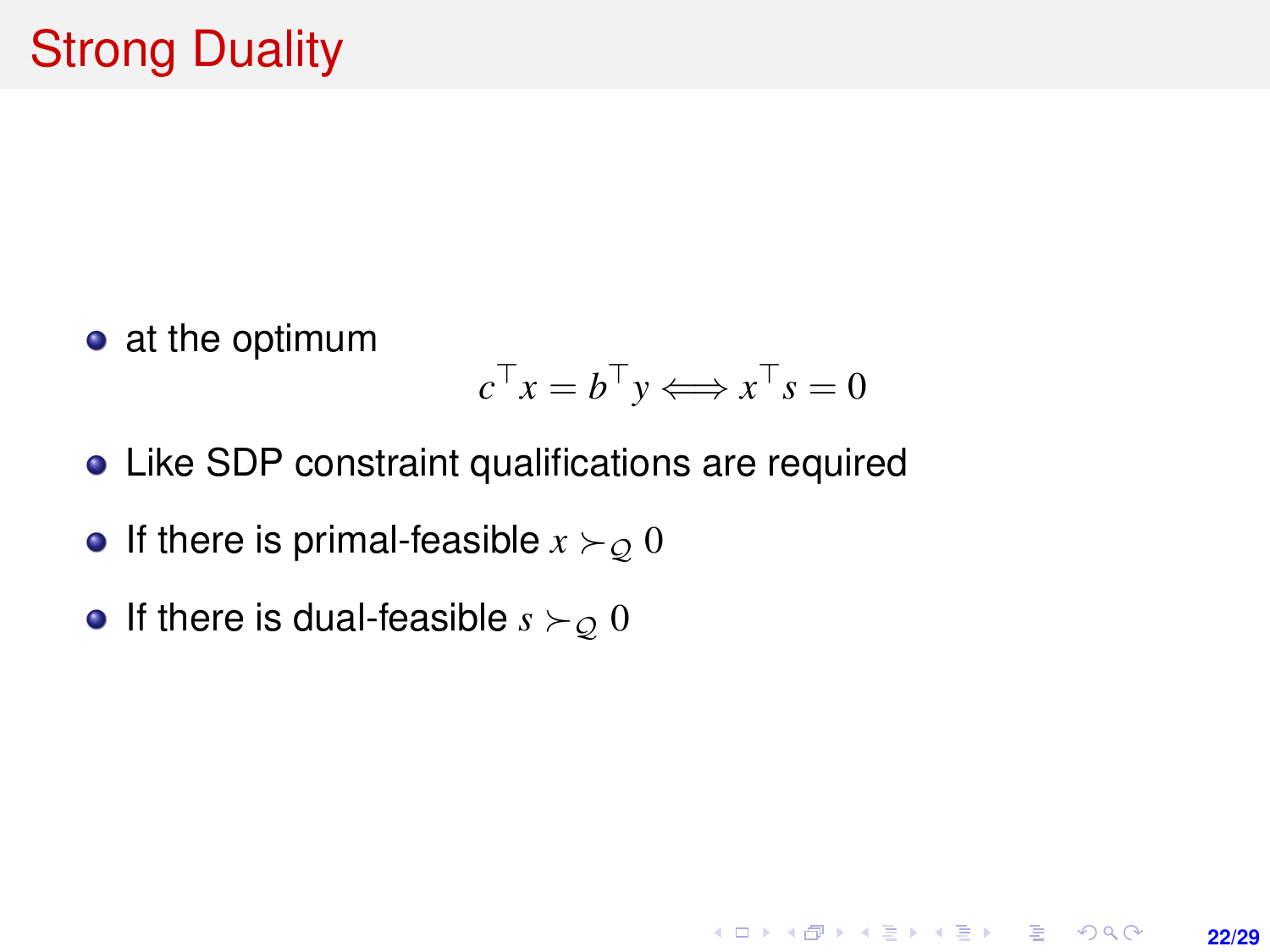#### Complementary Slackness for SOCP

• Thus again we have a square system

$$
Ax = b,
$$
  
\n
$$
A^{\top}y + s = c
$$
  
\n
$$
x^{\top} s = 0
$$
  
\n
$$
x_0 s_i + s_0 x_i = 0
$$

**23/29**

K ロ ▶ K @ ▶ K 할 ▶ K 할 ▶ 이 할 → 9 Q @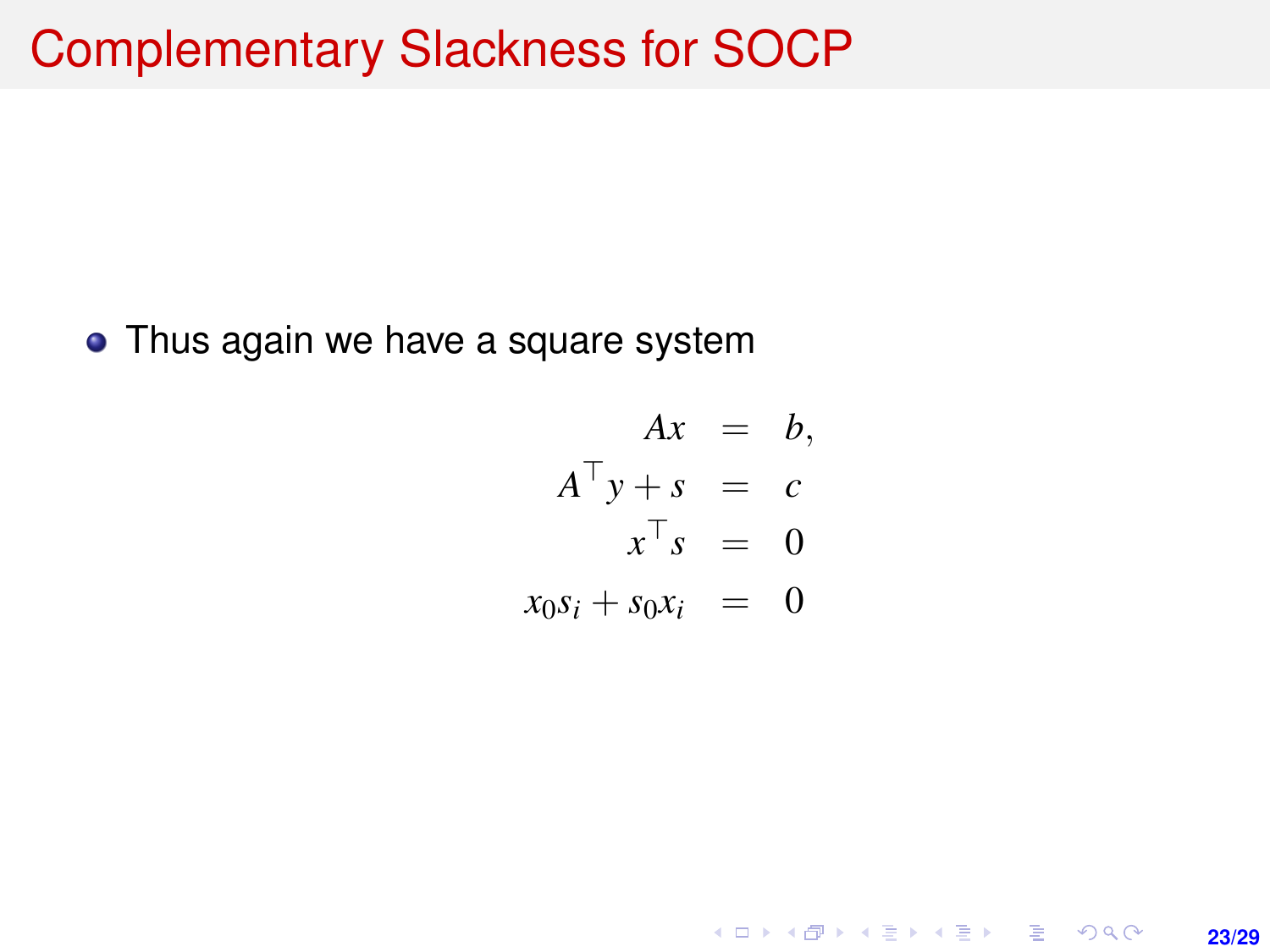Let us define a binary operation for vectors *x* and *s* both indexed from zero

$$
\begin{pmatrix} x_0 \\ x_1 \\ \vdots \\ x_n \end{pmatrix} \circ \begin{pmatrix} s_0 \\ s_1 \\ \vdots \\ s_n \end{pmatrix} = \begin{pmatrix} x^{\top} s \\ x_0 s_1 + s_0 x_1 \\ \vdots \\ x_0 s_n + s_0 x_n \end{pmatrix}
$$

**24/29**

K ロ ▶ K @ ▶ K 할 ▶ K 할 ▶ ... 할 → 9 Q @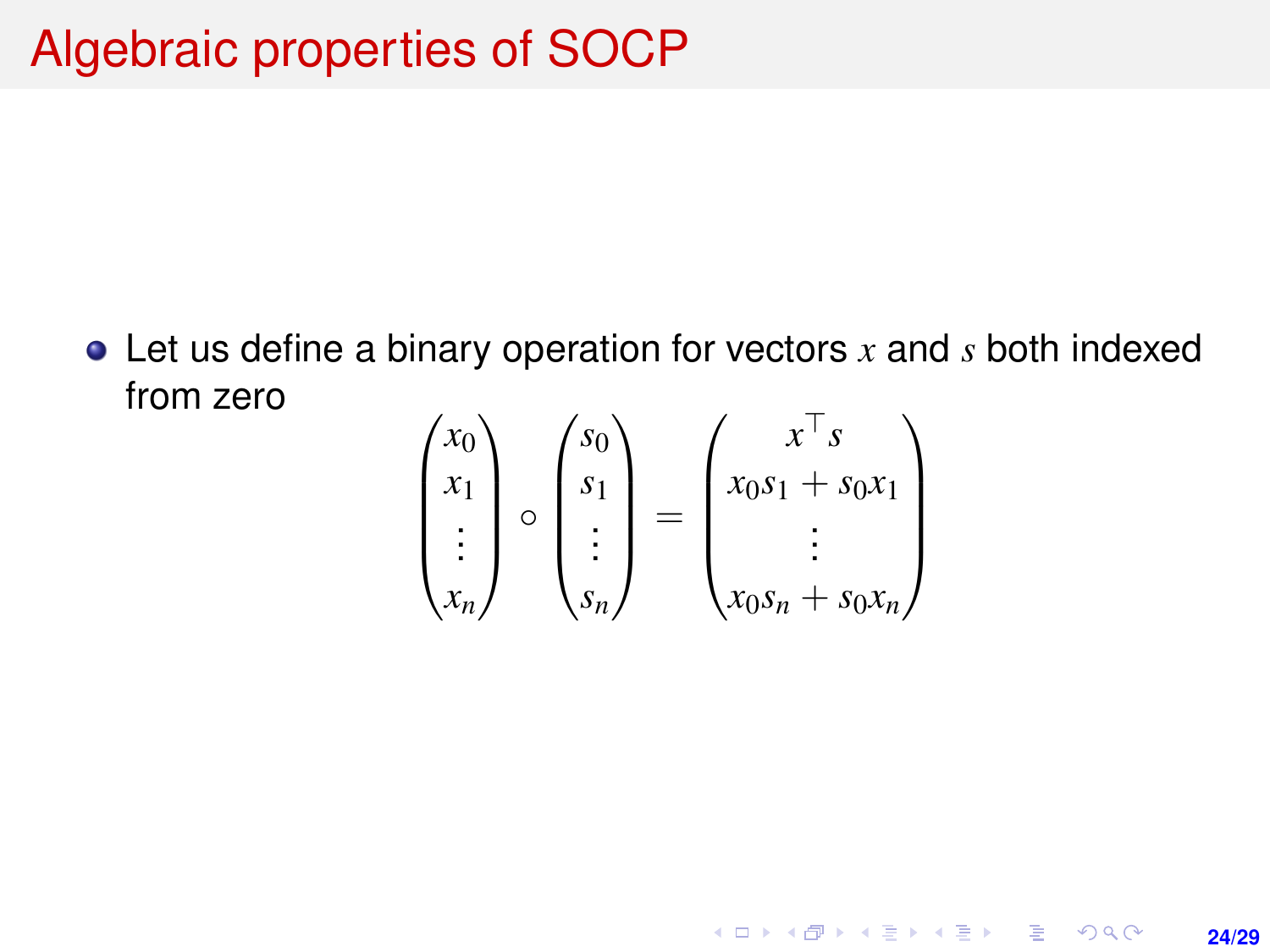- The binary operation  $\circ$  is commutative  $x \circ s = s \circ x$
- $\circ$  is not associative:  $x \circ (y \circ z) \neq (x \circ y) \circ z$  in general
- But  $x \circ (x \circ x) = (x \circ x) \circ x$ . Thus  $x^{\circ p} = x^p$  is well defined

**25/29**

**KORKARK KERKER DRAM** 

- In general  $x \circ (x^2 \circ y) = x^2 \circ (x \circ y)$
- The identity matrix *I* is identity w.r.t ◦

• 
$$
e = (1, 0, \dots, 0)^{\top}
$$
 is the identity:  $x \circ e = x$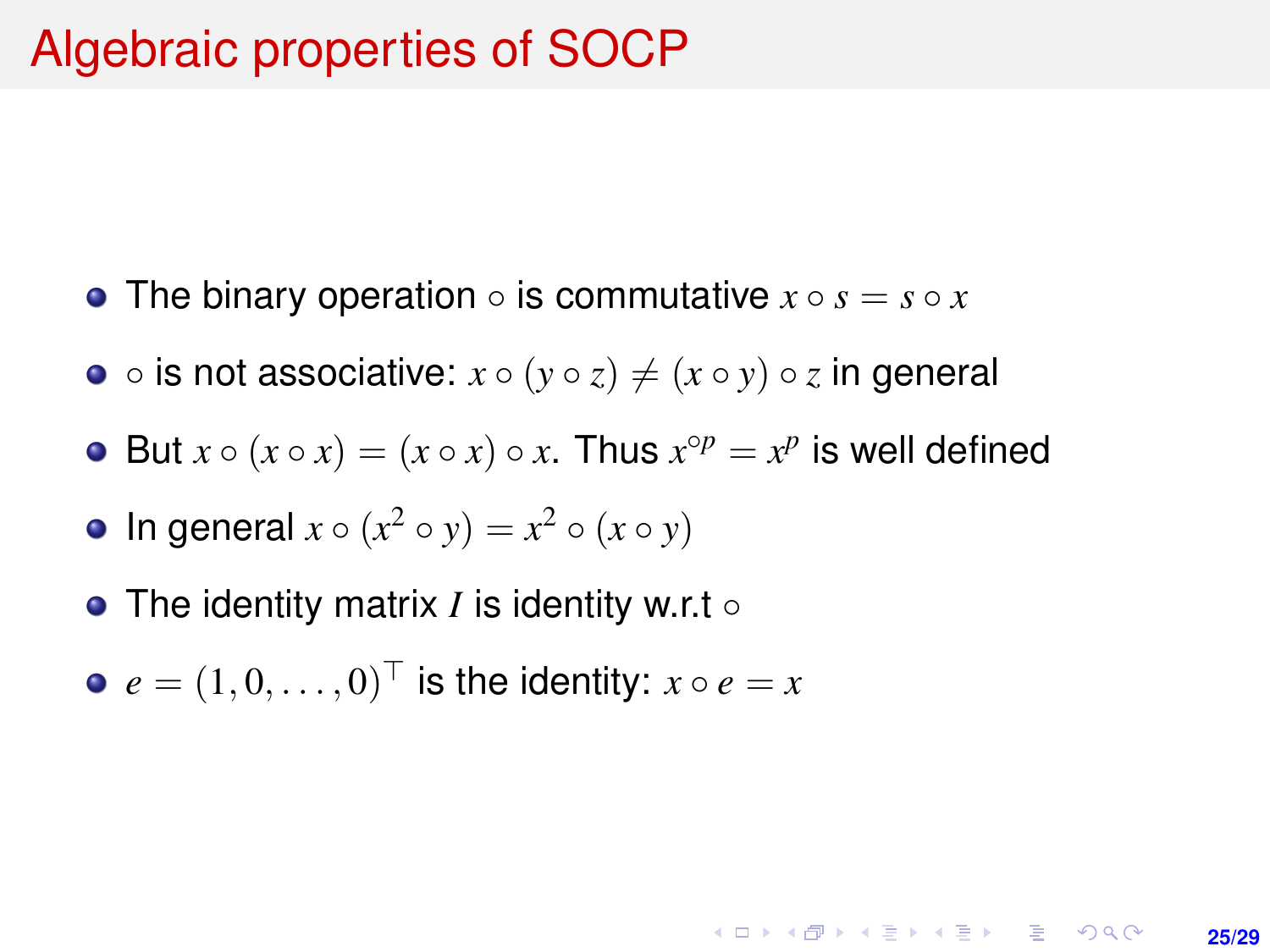## Algebraic properties of SOCP

• Define the operator

$$
L_x: y \to x \circ y
$$

$$
\mathsf{L}_x = \mathrm{Arw}(x) = \begin{pmatrix} x_0 & \bar{x}^\top \\ \bar{x} & x_0 \end{pmatrix}
$$

$$
x \circ s = \text{Arw}(x)s = \text{Arw}(x)\text{Arw}(s)e
$$

K ロ X (日) X (日) X (日) X (日) X (日) X (日) X (日) X (日) X (日) X (日) X (日) **26/29**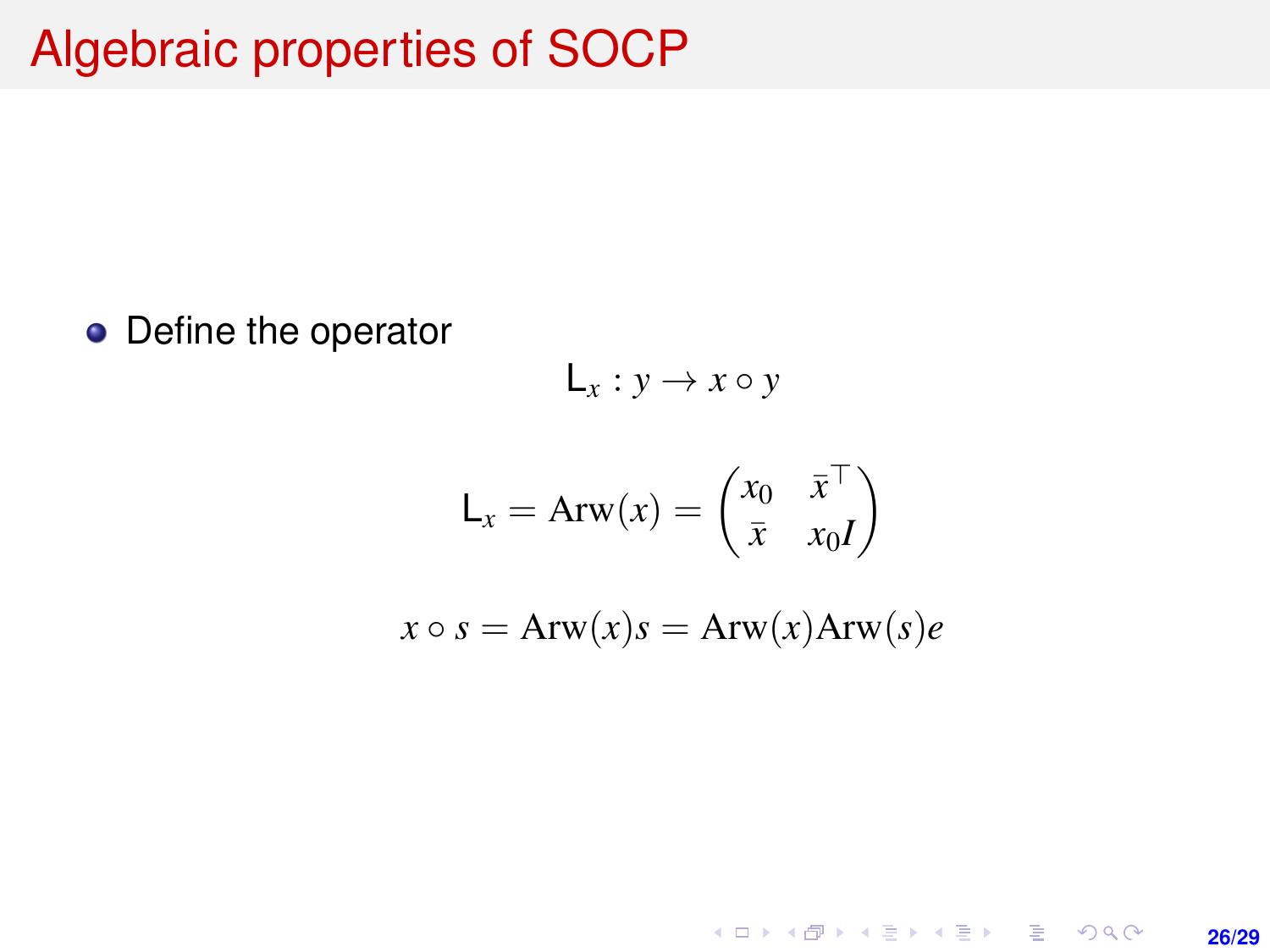#### Properties

|                    |                          | SDP                             | SOCP                                                                                   |
|--------------------|--------------------------|---------------------------------|----------------------------------------------------------------------------------------|
| binary operator    | $x \circ s = (x_i s_i)$  | $X \circ S = \frac{XS + SX}{2}$ | $x \circ s = \begin{pmatrix} x^s \\ x_0 \overline{s} + s_0 \overline{x} \end{pmatrix}$ |
| identity           |                          |                                 | $e = (1, 0, \ldots, 0)$                                                                |
| associative        | yes                      | no                              | no                                                                                     |
| $L_y$              | $y \rightarrow Diag(x)y$ | $Y \rightarrow \frac{XY+YX}{Y}$ | $y \rightarrow Arw(x)y$                                                                |
| Primal feasibility | $Ax = b$                 | $\langle A_i, X \rangle = b_i$  | $Ax = b$                                                                               |
| dual feasility     | $A^{T} y + s = c$        | $\sum_i y_i A_i + S = C$        | $A^{\dagger} y + s = c$                                                                |
| complementarity    | $L_xL_s1=0$              | $L_X(L_S(I)) = 0$               | $L_xL_se=0$                                                                            |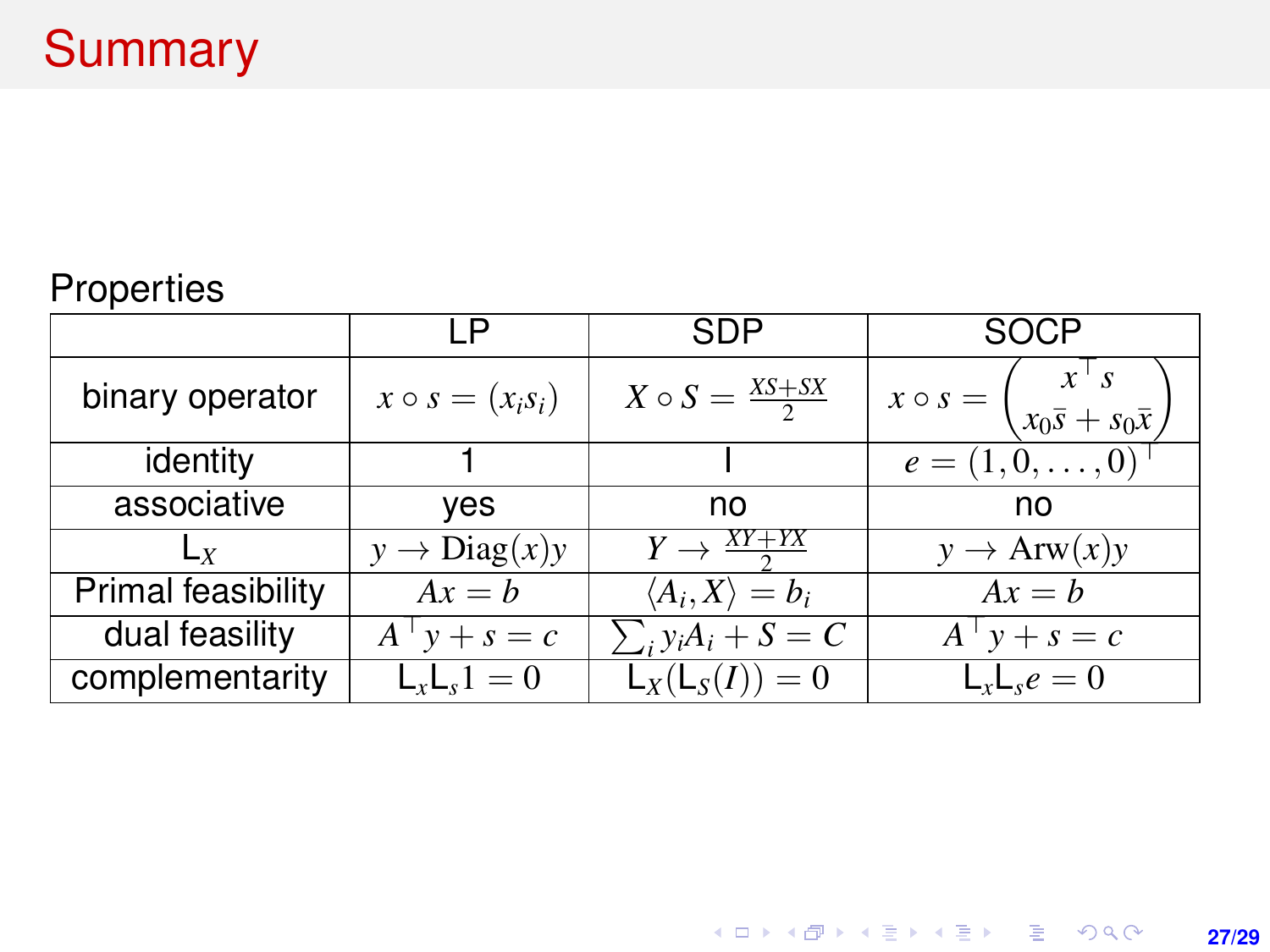# Conic LP

A set  $K \subseteq \mathbb{R}^n$  is a proper cone if

- It is a cone: If  $x \in K \Longrightarrow ax \in K$  for all  $\alpha \geq 0$
- **It is convex:**  $x, y \in K \implies \alpha x + (1 \alpha)y \in K$  for  $\alpha \in [0, 1]$
- It is pointed:  $K \cap (-K) = \{0\}$
- It is closed
- It has non-empty interior in R *n*
- dual cone:

 $K^* = \{x \mid \text{ for all } z \in K, \langle x, z \rangle \geq 0\}$ 

**KORKARK KERKER DRAM 28/29**